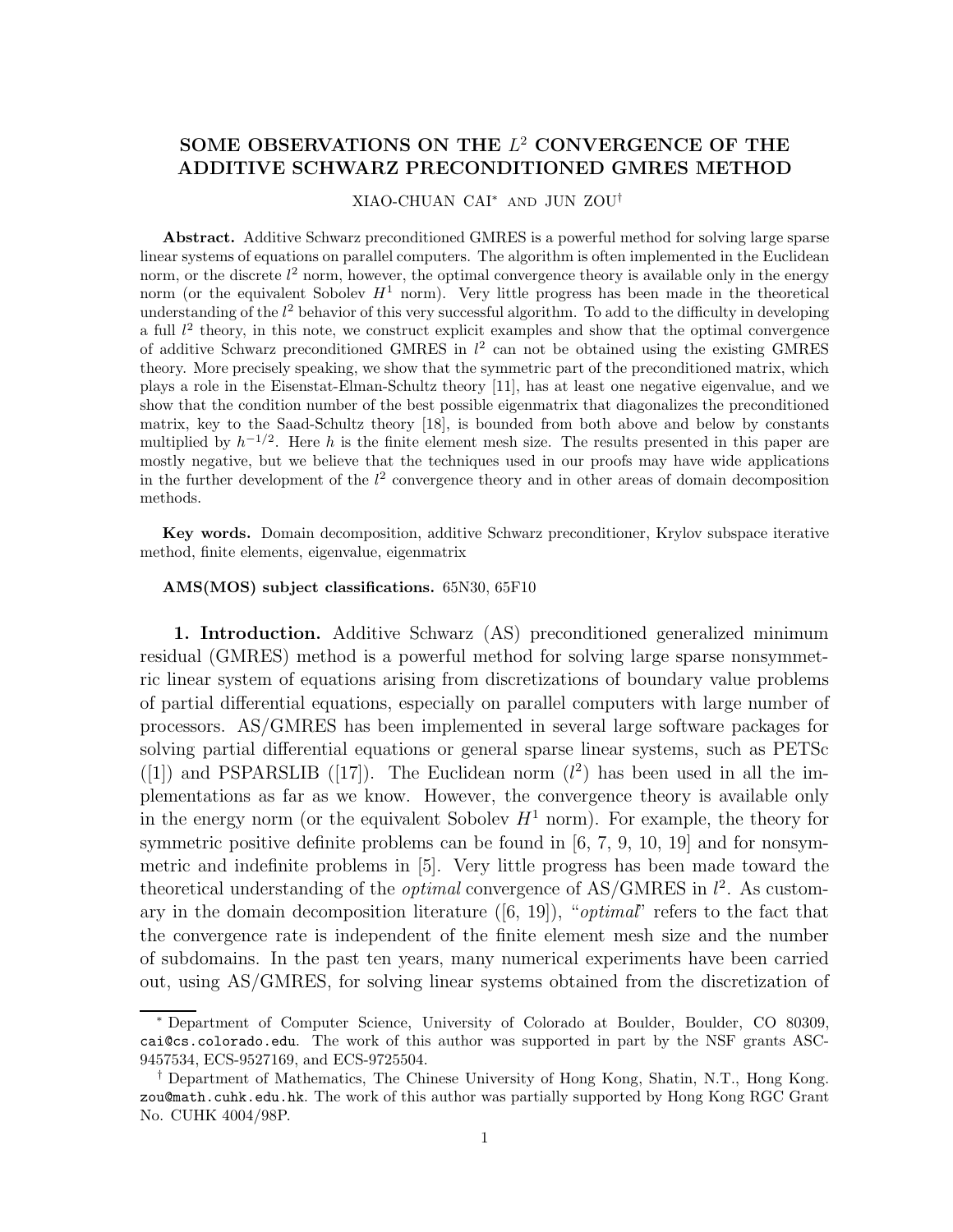scalar and systems of linear and nonlinear partial differential equations, see for examples  $[2, 3, 4, 12, 14]$  and all seem to indicate that the method is optimal in  $l^2$ ; i.e., the convergence rate has no or very little dependence on the mesh size, however, none of the existing AS/GMRES theory confirms this even for the one dimensional case. In this paper, we show constructively that the  $l^2$  optimal convergence theory can not be obtained by using any of the two existing GMRES theories.

We now briefly summerize the main findings of the paper. First, the Eisenstat-Elman-Schultz theory ([11]) for the convergence of GMRES requires that the symmetric part of the preconditioned system to be positive definite. Using a simple example, we show that this condition cannot be satisfied with AS/GMRES. At least one of the eigenvalues of the symmetric part is negative. Second, the Saad-Schultz theory ([18]) assumes that the preconditioned system is diagonalizable by a certain eigenmatrix  $X$ , and the convergence rate is bounded by the condition number of  $X$  in  $l^2$  and the distribution of the eigenvalues. The theory is not very useful in practice because the estimate of the condition number of  $X$  is often too hard to obtain. Using the same example, we are able to estimate the condition number of  $X$  and show that it has a  $h^{-1/2}$  dependence on the mesh size.

In the rest of this section, we recall some of the key components of the Eisenstat-Elman-Schultz theory and the Saad-Schultz theory. We consider a nonsingular linear system of equations of size  $n \times n$ 

$$
(1) \t\t Au = f
$$

and let  $M^{-1}$  be a preconditioner for A. The solution of (1) is often obtained by solving iteratively the preconditioned system

$$
(2) \t\t T u = g,
$$

where  $T = M^{-1}A$  and  $g = M^{-1}f$ . For generality, we do not assume that T is symmetric and we use GMRES ([16]) as the iterative solver. We shall use  $(\cdot, \cdot)$  and  $\|\cdot\|_2$  to denote the usual Euclidean inner product and norm in  $R<sup>n</sup>$ , respectively. The main result of the paper concerns the optimal  $l^2$  convergence rate of GMRES for solving (2) with additive Schwarz as the preconditioner.

Two types of convergence theory are available for the convergence of GMRES. One theory, due to Eisenstat, Elman and Schultz [11], is for the case when the symmetric part of the matrix  $T$  is positive definite. More precisely, let us assume that there exist two positive constants  $c_0$  and  $C_0$ , such that

$$
(Tx, x) \ge c_0 ||x||_2^2
$$
 and  $||Tx||_2 \le C_0 ||x||_2$ ,

for any  $x \in R^n$ . Then the residuals satisfy

$$
||r_k||_2 \leq \left(1 - \frac{c_0^2}{C_0^2}\right)^{k/2} ||r_0||_2.
$$

Unfortunately, with the additive Schwarz preconditioner, the symmetric part of  $T$  with respect to the  $l^2$  inner product is generally not positive definite, i.e.,  $c_0 < 0$ . An example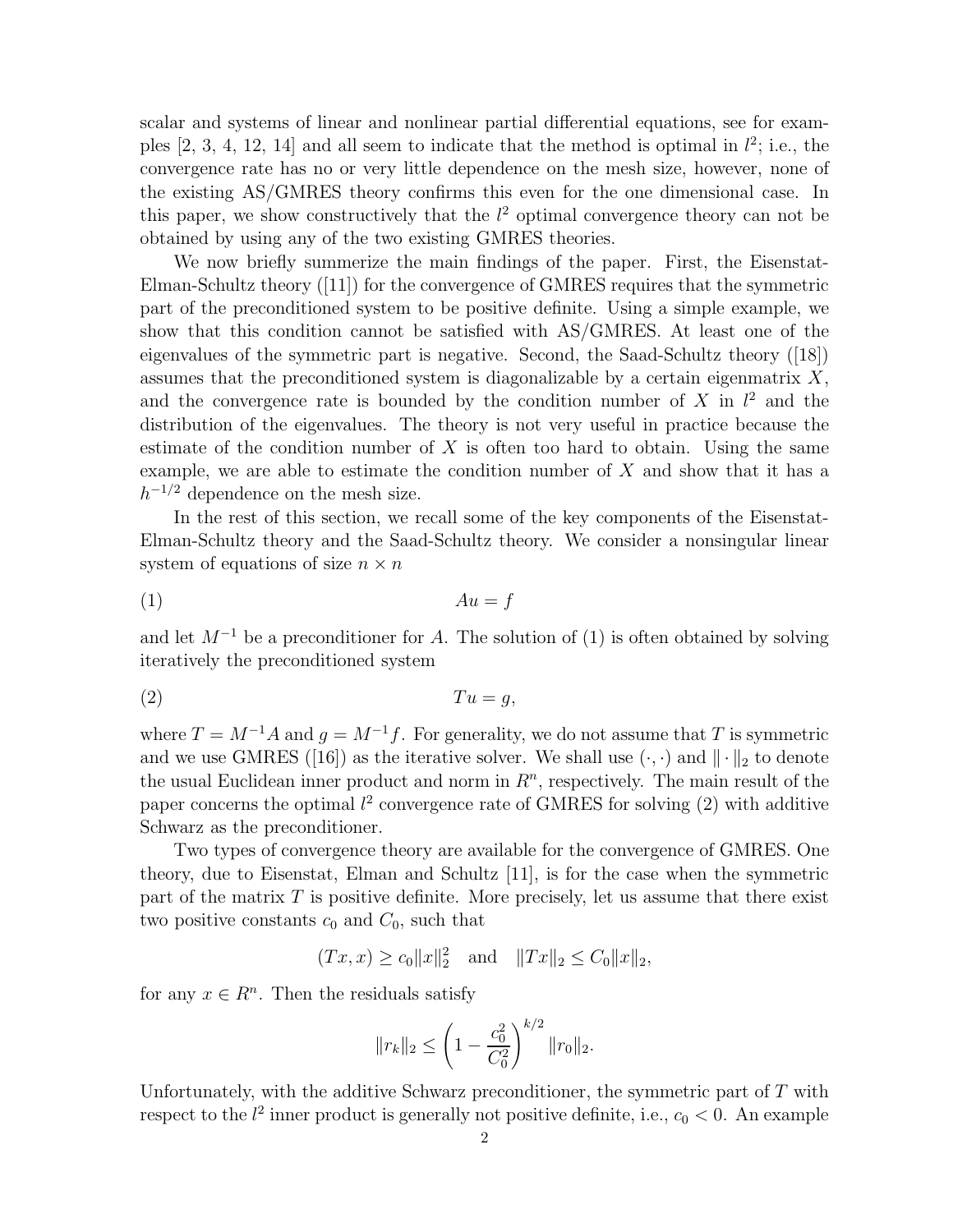will be given later to illustrate the case. Another theory due to Saad and Schultz [18] assumes that the matrix  $T$  is diagonalizable, i.e., there exists a matrix  $X$  such that  $T = X\Lambda X^{-1}$ , where  $\Lambda = {\lambda_1, \ldots, \lambda_n}$  is a diagonal matrix of eigenvalues. Let  $\Pi_k$  be the space of polynomials of degree less than or equal to  $k$ , and

(3) 
$$
\epsilon^{(k)} = \min_{p \in \Pi_k, p(0) = 1} \max_{i=1,\dots,n} |p(\lambda_i)|.
$$

Then the residuals of GMRES satisfy

(4) 
$$
||r_k||_2 \leq \kappa_2(X)\epsilon^{(k)}||r_0||_2.
$$

Here  $\kappa_2(X) = ||X||_2||X^{-1}||_2$  is the condition number of the eigenmatrix. Later in this paper, we prove that the additive Schwarz preconditioned linear operator is indeed diagonalizable, and also estimate  $\kappa_2(X)$ . The choice of X is not unique, however, we show, using an interesting result of Demmel ([8]), that even with the best possible eigenmatrix X,  $\kappa_2(X)$  has a bound depending on the finite element mesh size from both above and below regardless the size of the overlap. Therefore we cannot claim that the method is optimal.

Other techniques have also been used to study the convergence of the preconditioned GMRES method, such as the method based on the field-of-values analysis in [15, 20]. The rest of the paper is organized as follows. In Section 2, we review the classical additive Schwarz method. Section 3 is devoted to the Eisenstat-Elman-Schultz theory, and Section 4 to the Saad-Schultz theory.

**2. A brief review of the additive Schwarz method.** Although the method we study is mainly for nonsymmetric linear systems, we shall focus on a simple symmetric elliptic Dirichlet boundary value problem: Find  $u \in H_0^1(\Omega)$  such that

(5) 
$$
a(u,v) = (f,v)_{L^2(\Omega)}, \quad \forall v \in H_0^1(\Omega),
$$

where  $(\cdot, \cdot)_{L^2(\Omega)}$  is the continuous  $L^2$  inner product, the bilinear form  $a(u, v)$  is defined by  $a(u, v) = \int_{\Omega} \nabla u \cdot \nabla v d\Omega$  and  $f(x) \in L^2(\Omega)$  is given. Here  $\Omega$  is an open bounded polygon with boundary  $\partial\Omega$ . We assume that the diameter of  $\Omega$  is of order 1. To introduce the finite element discretization and the finite element space  $V_h$ , we let  $\mathcal{T}^h = {\tau_i}$  be a standard quasi-uniform finite element triangulation of  $\Omega$  with interior nodal points denoted as  $W = \{x_1, x_2, \ldots, x_n\}$  and the standard basis functions as  $\{\phi_{x_i}(x)\}\$ , i.e.  $\phi_{x_i}(x_j) = \delta_{ij}$ . The finite element problem reads as follows: Find  $u^* \in V_h \subset H_0^1(\Omega)$  such that

(6) 
$$
a(u^*, v) = (f, v)_{L^2(\Omega)}, \quad \forall v \in V_h.
$$

To discuss the overlapping additive Schwarz methods, we introduce the partition of  $\Omega$  into  $\{\Omega_i\}$ , such that no  $\partial\Omega_i$  cuts through any elements  $\tau_i$ , and  $\overline{\Omega} = \bigcup_{i=1}^N \overline{\Omega}_i$ . We assume  $\Omega_i$  is an open domain. We extend each  $\Omega_i$  to a larger subdomain  $\Omega'_i \supset \Omega_i$ , which is also assumed not to cut any fine mesh triangles. For each  $\Omega_i'$ , we define a finite element space  $V_i \equiv V_h \cap H_0^1(\Omega'_i)$  extended by zero outside  $\Omega'_i$ . Let  $n_i$  be the dimension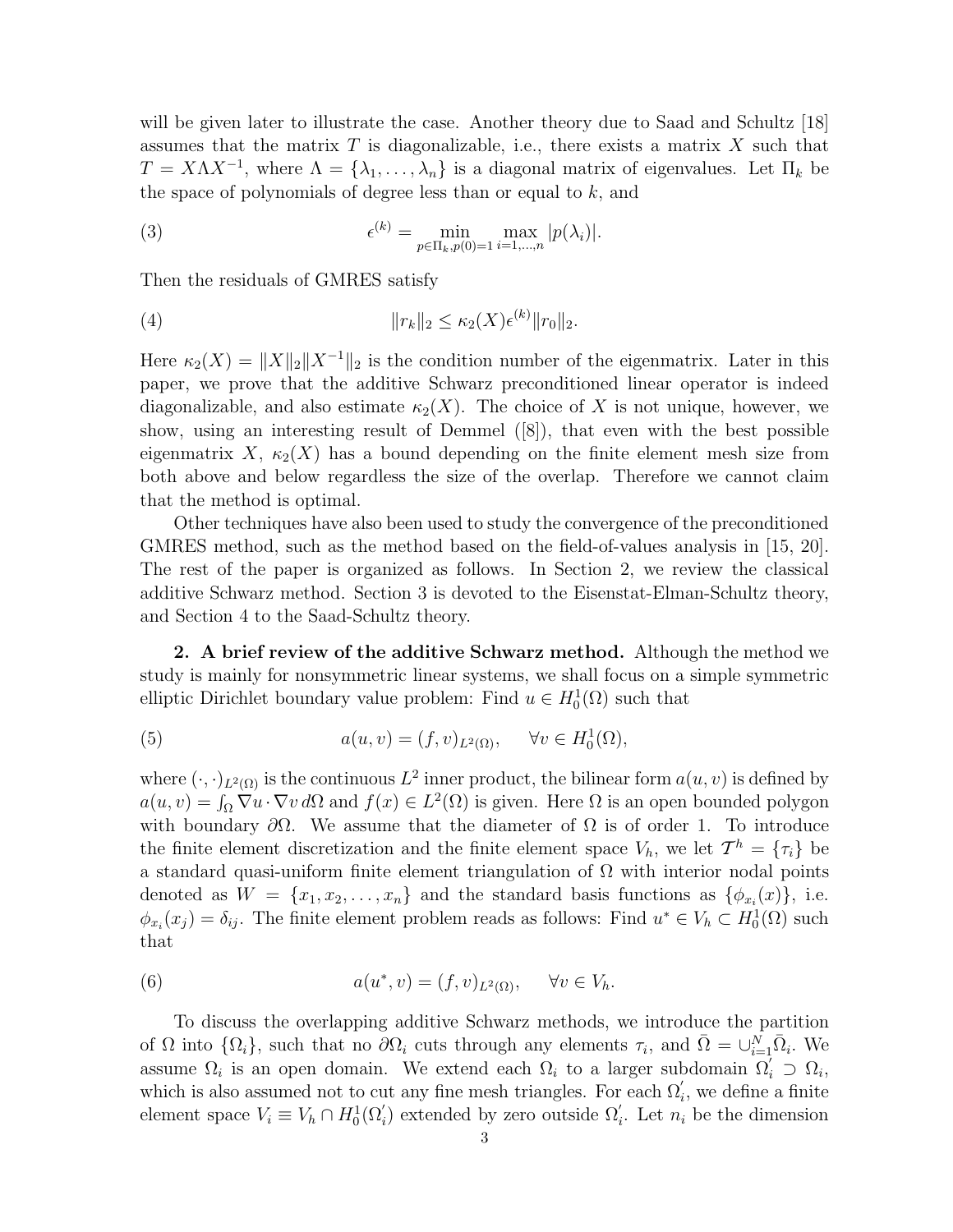of  $V_i$ , that equals the number of interior nodes in  $\Omega'_i$ . We now define the subdomain mapping operator  $T_i : V_h \to V_i$  as

(7) 
$$
a(T_i u, v) = a(u, v), \forall u \in V_h \text{ and } \forall v \in V_i
$$

and

$$
(8) \t\t T = T_1 + \cdots + T_N.
$$

Since  $g = T u^*$  can be pre-calculated without knowing  $u^*$ , we define the additive Schwarz preconditioned GMRES as follows:

**Algorithm 2.1 (AS/GMRES).** Solve

$$
(9) \t\t T \t u^* = g
$$

by GMRES with any initial guess.

The focus of this paper is to understand the  $L^2$  convergence of AS/GMRES. We first make a simple observation about the eigenvalues and eigenvectors of the operator T. We define  $W_{\Gamma}$  as a subset of W consisting of all the mesh points on the internal boundaries, i.e.,

$$
W_{\Gamma} \equiv \{x_i | \in W, x_i \in (\cup \partial \Omega'_i) \cap \Omega\}.
$$

For each  $x_i \in W \setminus W_{\Gamma}$ , using the definition of  $T_i$ , we have

(10) 
$$
T\phi_{x_i}(x) = \sigma_i\phi_{x_i}(x),
$$

where  $\sigma_i \geq 1$  is an integer which equals the number of subdomains that  $x_i$  belongs to. This implies that  $\phi_{x_i}(x)$   $(x_i \in W \setminus W_\Gamma)$  are the eigenvectors of T and the corresponding eigenvalues are integers. Note that this is not true for the nodal points on the internal boundaries. Much of the rest of the paper is devoted to the explicit calculation of the eigenvalues and eigenvectors associated with the nodes on the internal boundaries. It turns out that the convergence rate of AS/GMRES is determined almost exclusively by the eigen pairs associated with the internal boundaries.

To simplify the notations, we shall mix up the notions of operators and matrices, finite element functions and vectors. The mix-up is always understood in the sense of the standard basis functions. For example in the vector sense, we have

$$
(\phi_i, \phi_j) = \delta_{ij}.
$$

This may not be true in the continuous inner produce  $(\cdot, \cdot)_{L^2(\Omega)}$ .

**3. Analysis using the Eisenstat-Elman-Schultz theory.** In this section we study the optimal convergence of AS/GMRES using the Eisenstat-Elman-Schultz theory. In other words, we calculate the smallest eigenvalue of the symmetric part of T. We work on a simple one dimensional problem, and show, sadly, that the smallest eigenvalue is negative. Therefore, we conclude that the Eisenstat-Elman-Schultz theory is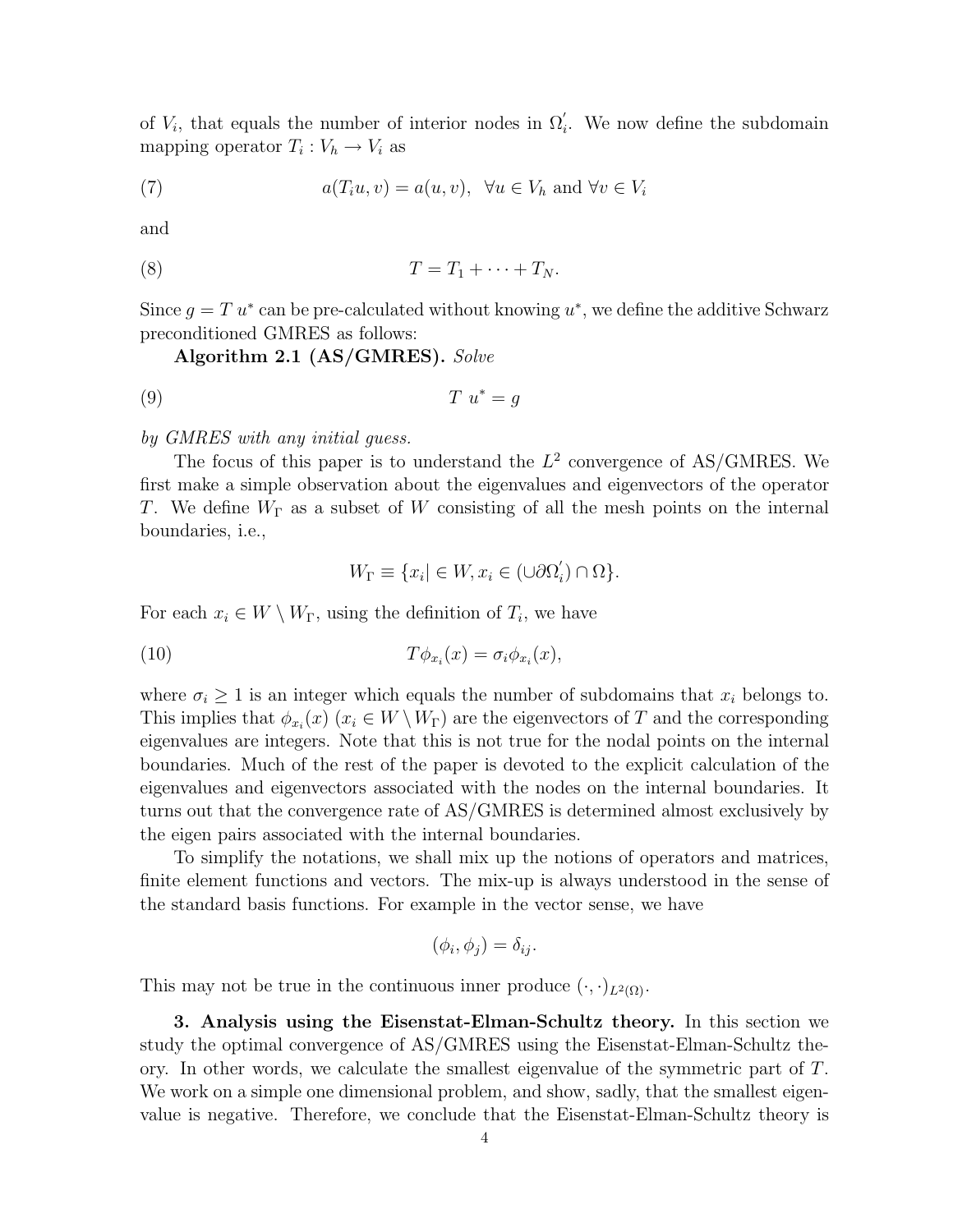

generally not applicable for studying the  $L^2$  optimal convergence of the AS/GMRES method.

Consider a one dimensional Poisson problem defined on the unit interval  $(0, 1)$ divided into two overlapping subdomains. As in Fig.1, we divide the unit interval into  $n+1$  subintervals with length  $h = 1/(n+1)$  and mesh points  $x_i = i h, i = 0, \ldots, n+1$ . We define the overlapping subdomains  $\Omega'_1 = (0, l_2)$  and  $\Omega'_2 = (l_1, 1.0)$ . *n* is the total number of interior mesh points. For simplicity, we assume that

$$
(11) \t\t\t l_1 = 1 - l_2.
$$

Let  $n_1^0$  be the number of mesh points in  $(0, l_1)$ ,  $n_2^0$  the number of mesh points in  $(l_2, 1.0)$ , and  $n_{12}$  the number of mesh points in the overlapping region  $(l_1, l_2)$ . Note that  $n_1^0 + n_2^0 + n_{12} = n - 2.$ 

Let  $V_h \subset H_0^1(0,1)$  be the piecewise linear continuous finite element space and  $\{\phi_{x_i}, i=1,\ldots,n\}$  the collection of the usual basis functions; i.e.,  $\phi_{x_i} \in V_h$ ,  $\phi_{x_i}(x_j)=1$ if  $i = j$  and  $\phi_{x_i}(x_j) = 0$  if  $i \neq j$ . We define the subspaces  $V_i = V_h \cap H_0^1(\Omega'_i)$  whose dimension is  $n_i$ . We denote the two special mesh points  $l_1$  and  $l_2$  as  $x_{m_1}$  and  $x_{m_2}$  with  $m_1$  and  $m_2$  being two positive integers, and the corresponding basis functions as  $\phi_{m_1}$ and  $\phi_{m_2}$ .

To define the matrix form of  $T_i$ , we need to introduce an interpolation matrix  $I_i$ from  $V_i$  to  $V_h$  and a restriction operator from  $V_h$  to  $V_i$ . For any  $v_h \in V_i$ , let  $v_i$  and v be the coefficient vectors of  $v_h$  in terms of the basis of  $V_i$  and  $V_h$  respectively, i.e.,  $v_i = (v_h(x_j))_{x_j \in \Omega'_i}, v = (v_h(x_j))_{x_j \in \Omega},$  then  $I_i$  is defined by  $I_i v_i = v$ , and  $I_i$  is a  $n \times n_i$ matrix with all entries being either 0 or 1. The restriction matrix from  $V_h$  to  $V_i$  is defined to be the transpose of  $I_i$ , i.e.,  $I_i^t$ . Let A and  $A_i$  be the stiffness matrices corresponding to the discretizations of the Poisson's problem on  $\Omega$  and  $\Omega'_{i}$  with zero Dirichlet boundary condition, respectively, then we have

$$
(12)\qquad T_i = I_i A_i^{-1} I_i^t A.
$$

Obviously, the transpose of  $T_i$  is  $T_i^t = A I_i A_i^{-1} I_i^t$ . The Eisenstat-Elman-Schultz theory depends on the smallest eigenvalue of the symmetric part of  $T$ . We consider the following eigenvalue problem:

(13) 
$$
(T + T^t)u = \lambda u.
$$

We start the analysis with several lemmas. Lemma 3.1.

(14) 
$$
T_1 \phi_{m_2} = -\frac{l_2 - h}{l_2} \tilde{\phi}_{m_2 - 1}, \quad \text{and} \quad T_2 \phi_{m_1} = -\frac{1 - l_1 - h}{1 - l_1} \tilde{\phi}_{m_1 + 1},
$$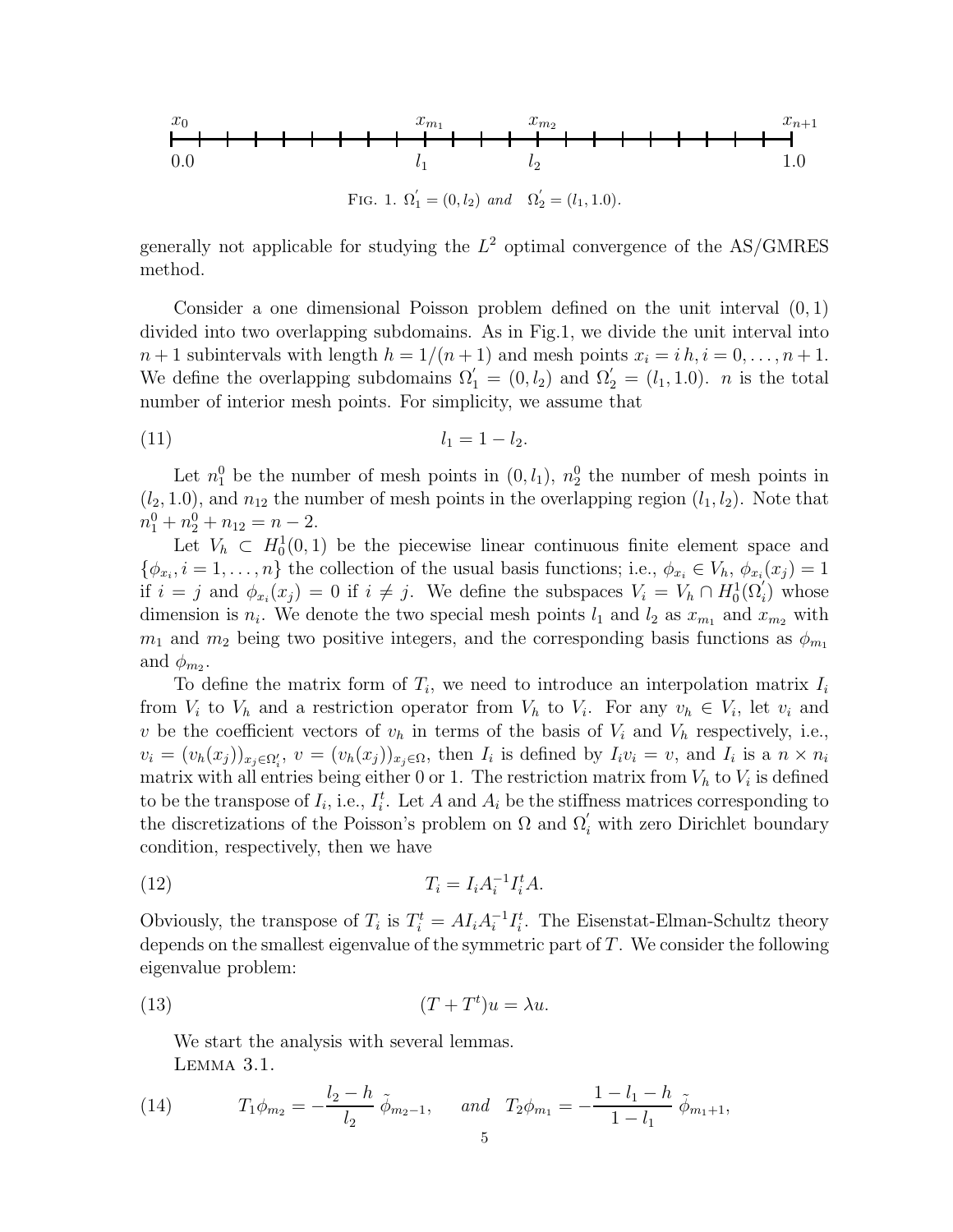where the piecewise linear continuous functions  $\tilde{\phi}_{m_2-1}$  and  $\tilde{\phi}_{m_1+1}$  are given below (Fig.2)

$$
\tilde{\phi}_{m_1+1}(x) = \begin{cases}\n0 & x \le l_1 \\
\text{linear} & x \in (l_1, l_1 + h) \\
1 & x = l_1 + h \\
\text{linear} & x \in (l_1 + h, 1.0) \\
0 & x = 1.0\n\end{cases} \quad \tilde{\phi}_{m_2-1}(x) = \begin{cases}\n0 & x = 0.0 \\
\text{linear} & x \in (0, l_2 - h) \\
1 & x = l_2 - h \\
\text{linear} & x \in (l_2 - h, l_2) \\
0 & x \ge l_2.\n\end{cases}
$$

*Proof.* Using the definition of  $T_1$ , we have

(15) 
$$
a(T_1 \phi_{m_2}, v_1) = a(\phi_{m_2}, v_1) \quad \forall v_1 \in V_1.
$$

We first observe that  $a(\phi_{m_2}, v_1) = 0$  if  $v_1(x)$  is any of the interior nodal basis functions in  $(0, l_2 - h)$ . Therefore, we claim that  $T_1 \phi_{m_2}$  is a discrete harmonic function in the interval  $(0, l_2 - h)$ . This implies that  $T_1 \phi_{m_2}$  is a linear function in this interval. Since  $T_1\phi_{m_2}$  must be linear in  $(l_2 - h, l_2)$ , we hence have  $T_1\phi_{m_2} = \alpha \phi_{m_2-1}$  for some constant α. And α can be calculated by taking  $v_1 = \phi_{m_2-1}$  in (15), i.e.,

$$
\alpha = \frac{a(\phi_{m_2}, \phi_{m_2-1})}{a(\tilde{\phi}_{m_2-1}, \phi_{m_2-1})} = -\frac{l_2 - h}{l_2}.
$$

The result for  $T_2$  can be proved similarly.  $\Box$ 

LEMMA 3.2. For the adjoint operators  $T_i^t$ ,  $i = 1, 2$ , we have

$$
T_1^t \phi_k = \phi_k - \frac{x_k}{l_2} \phi_{m_2} \qquad \forall x_k \in (0, l_2); \qquad T_1^t \phi_k = 0 \quad \forall x_k \in [l_2, 1),
$$
  

$$
T_2^t \phi_k = \phi_k - \frac{1 - x_k}{1 - l_1} \phi_{m_1} \qquad \forall x_k \in (l_1, 1); \qquad T_2^t \phi_k = 0 \quad \forall x_k \in (0, l_1].
$$

*Proof.* By definition, for any nodal point  $x_k \in (0, l_2)$ , we have

(16) 
$$
(T_1^t \phi_k, v) = (\phi_k, T_1 v) \quad \forall v \in V.
$$

Since  $T_1\phi_j = \phi_j$  if  $x_j < l_2$  and  $T_1\phi_j = 0$  if  $x_j > l_2$ , and also  $(\phi_k, \phi_j) = \delta_{kj}$ , we have

$$
(T_1^t \phi_k, \phi_j) = \begin{cases} \delta_{kj} & x_j < l_2 \\ 0 & x_j > l_2. \end{cases}
$$

Hence  $T_1^t \phi_k$  must have the following expression

$$
(17) \t\t T_1^t \phi_k = \phi_k + \alpha \phi_{m_2}
$$

for some constant  $\alpha$  to be determined below. To calculate  $\alpha$ , we substitute (17) into (16) and take  $v = \phi_{m_2}$ ,

$$
\alpha (\phi_{m_2}, \phi_{m_2}) + (\phi_k, \phi_{m_2}) = (\phi_k, T_1 \phi_{m_2}),
$$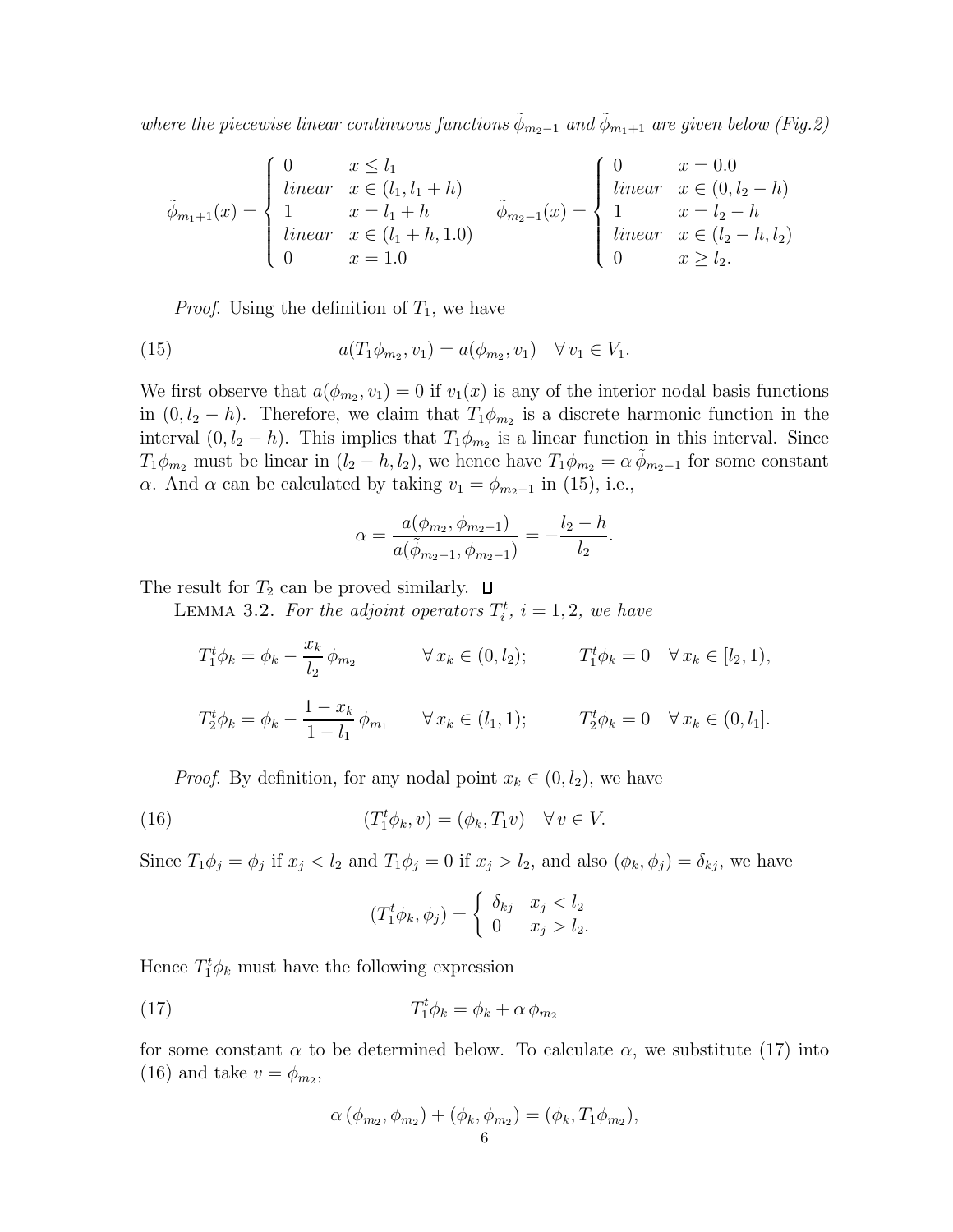

FIG. 2. Two special piecewise linear functions  $\tilde{\phi}_{m_1+1}$  and  $\tilde{\phi}_{m_2-1}$ .



FIG. 3. Four special piecewise linear functions and two standard basis functions at  $x_{m_1}$  and  $x_{m_2}$ 

combining with (14) we obtain  $\alpha = -x_k/l_2$ . The fact that  $T_1^t \phi_k = 0$  for  $x_k \in [l_2, 1)$ follows immediately from (16) by taking  $v = \phi_j$  for all  $x_j \in (0,1)$ . The result for  $T_2^t$ can be proved in a similar way.  $\square$ 

We next show that the operator  $(T+T<sup>t</sup>)$  has at least one negative eigenvalue. To do so, we introduce the following four special piecewise linear continuous functions as shown in Fig. 3.

$$
\Psi_{m_1-1}(x) = \begin{cases}\n0 & x = 0 \\
\text{linear} & x \in (0, l_1 - h) \\
\phi_{m_1-1} & x \in [l_1 - h, l_1] \\
\end{cases}
$$
\n
$$
\Psi_{m_1+1}(x) = \begin{cases}\n\phi_{m_1+1} & x \in [l_1, l_1 + h) \\
\text{linear} & x \in [l_1 + h, l_2 - h) \\
0 & x = l_2 - h\n\end{cases}
$$

$$
\Psi_{m_2-1}(x) = \begin{cases} 0 & x = l_1 + h \\ \text{linear} & x \in (l_1 + h, l_2 - h) \\ \phi_{m_2-1} & x \in [l_2 - h, l_2] \end{cases}
$$

$$
\Psi_{m_2+1}(x) = \begin{cases} \phi_{m_2+1} & x \in [l_2, l_2+h) \\ \text{linear} & x \in [l_2+h, 1) \\ 0 & x = 1. \end{cases}
$$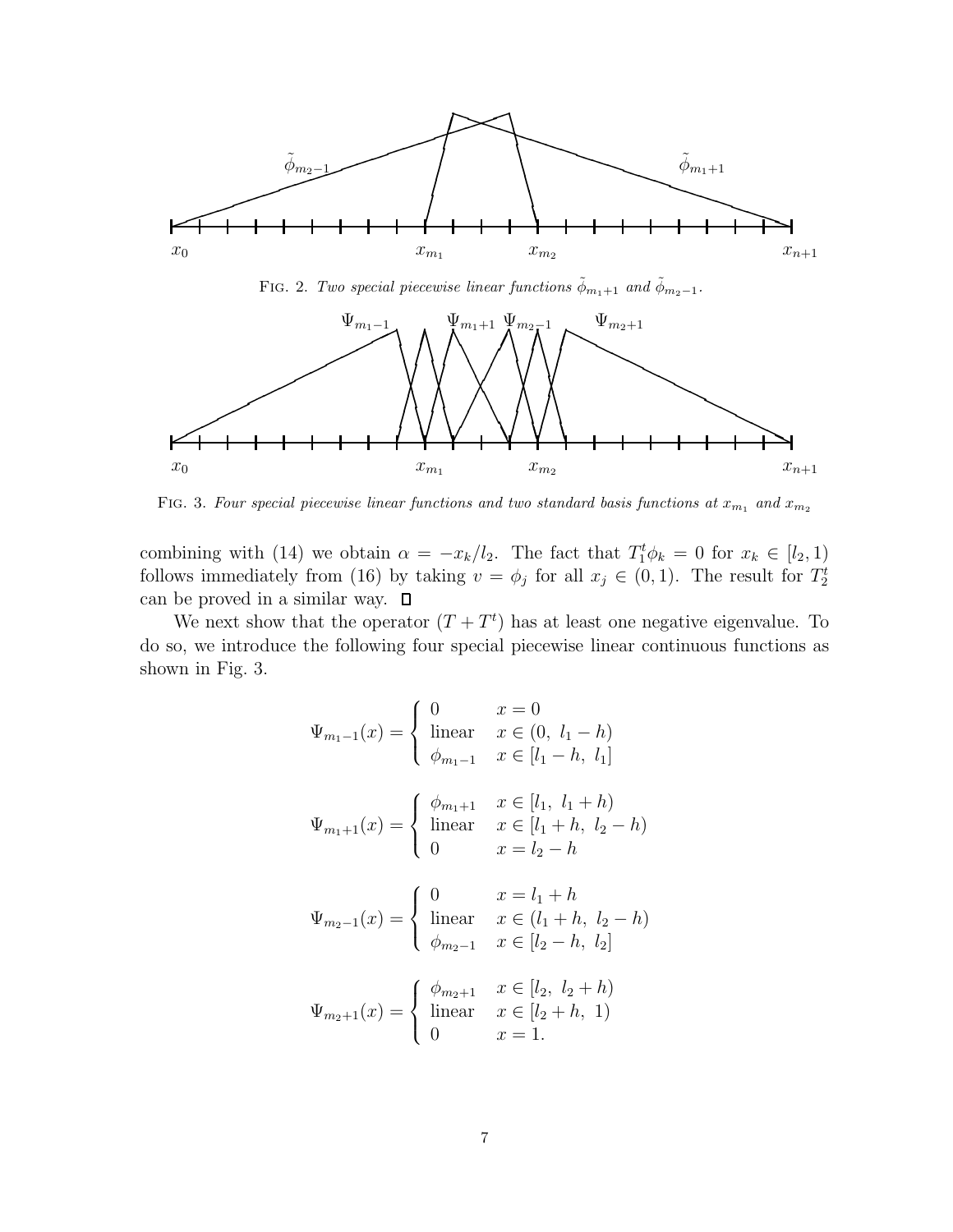Let  $\lambda$  be the possible negative eigenvalue that we are looking for and  $\Psi(x)$  be the corresponding eigenfunction of the following form

$$
\Psi = \alpha_1 \Psi_{m_1 - 1} + \alpha_2 \phi_{m_1} + \alpha_3 \Psi_{m_1 + 1} + \alpha_4 \Psi_{m_2 - 1} + \alpha_5 \phi_{m_2} + \alpha_6 \Psi_{m_2 + 1}.
$$

Here  $\alpha_i$   $(i = 1, \ldots, 6)$  are real parameters to be determined. By the definition of  $T_i$ , we have immediately

$$
T_1 \tilde{\Psi} = \tilde{\Psi} \text{ for } \tilde{\Psi} = \Psi_{m_1-1}, \phi_{m_1}, \Psi_{m_1+1}, \Psi_{m_2-1}
$$
  
\n
$$
T_1 \Psi_{m_2+1} = 0
$$
  
\n
$$
T_2 \tilde{\Psi} = \tilde{\Psi} \text{ for } \tilde{\Psi} = \Psi_{m_1+1}, \Psi_{m_2-1}, \phi_{m_2}, \Psi_{m_2+1}
$$
  
\n
$$
T_2 \Psi_{m_1-1} = 0.
$$

Following Lemma 3.2, we also have that  $T_1^t \phi_{m_2} = T_1^t \Psi_{m_2+1} = 0$ ,  $T_2^t \Psi_{m_1-1} = T_2^t \phi_{m_1} = 0$ ,

(18) 
$$
T_1^t \tilde{\Psi} = \tilde{\Psi} - \frac{1}{l_2} (\tilde{\Psi}, x) \phi_{m_2} \text{ for } \tilde{\Psi} = \Psi_{m_1 - 1}, \phi_{m_1}, \Psi_{m_1 + 1}, \Psi_{m_2 - 1},
$$

and

(19) 
$$
T_2^t \tilde{\Psi} = \tilde{\Psi} - \frac{1}{(1 - l_1)} (\tilde{\Psi}, 1 - x) \phi_{m_1} \text{ for } \tilde{\Psi} = \Psi_{m_1 + 1}, \Psi_{m_2 - 1}, \phi_{m_2}, \Psi_{m_2 + 1}.
$$

To simplify the notation, we denote the four coefficients (without the minus sign) of  $\phi_{m_2}$ in (18) and of  $\phi_{m_1}$  in (19) by  $\mu_1, \mu_2, \mu_3, \mu_4$  and  $\tilde{\mu}_3, \tilde{\mu}_4, \tilde{\mu}_5, \tilde{\mu}_6$ , respectively. Substituting these relations into

$$
(T + T^t)\Psi = \lambda \Psi,
$$

then equating the coefficients in both sides and using the fact that

$$
\tilde{\phi}_{m_2-1} = \frac{l_1 - h}{l_2 - h} \Psi_{m_1-1} + \frac{l_1}{l_2 - h} \phi_{m_1} + \frac{l_1 + h}{l_2 - h} \Psi_{m_1+1} + \Psi_{m_2-1},
$$
\n
$$
\tilde{\phi}_{m_1+1} = \Psi_{m_1+1} + \frac{1 - l_2 + h}{1 - l_1 - h} \Psi_{m_2-1} + \frac{1 - l_2}{1 - l_1 - h} \phi_{m_2} + \frac{1 - l_2 - h}{1 - l_1 - h} \Psi_{m_2+1},
$$

we obtain a reduced eigenvalue problem with six variables

(20) 
$$
\lambda \alpha_1 = 2 \alpha_1 - \frac{l_1 - h}{l_2} \alpha_5,
$$

(21) 
$$
\lambda \alpha_2 = 2 \alpha_2 - \frac{l_1}{l_2} \alpha_5 - \tilde{\mu}_3 \alpha_3 - \tilde{\mu}_4 \alpha_4 - \tilde{\mu}_5 \alpha_5 - \tilde{\mu}_6 \alpha_6,
$$

(22) 
$$
\lambda \alpha_3 = 4\alpha_3 - \frac{l_1 + h}{l_2} \alpha_5 - \frac{1 - l_1 - h}{1 - l_1} \alpha_2,
$$

(23) 
$$
\lambda \alpha_4 = 4\alpha_4 - \frac{l_2 - h}{l_2} \alpha_5 - \frac{1 - l_2 + h}{1 - l_1} \alpha_2,
$$

(24) 
$$
\lambda \alpha_5 = 2 \alpha_5 - \frac{1 - l_2}{1 - l_1} \alpha_2 - \mu_1 \alpha_1 - \mu_2 \alpha_2 - \mu_3 \alpha_3 - \mu_4 \alpha_4,
$$

(25) 
$$
\lambda \alpha_6 = 2\alpha_6 - \frac{1 - l_2 - h}{1 - l_1} \alpha_2.
$$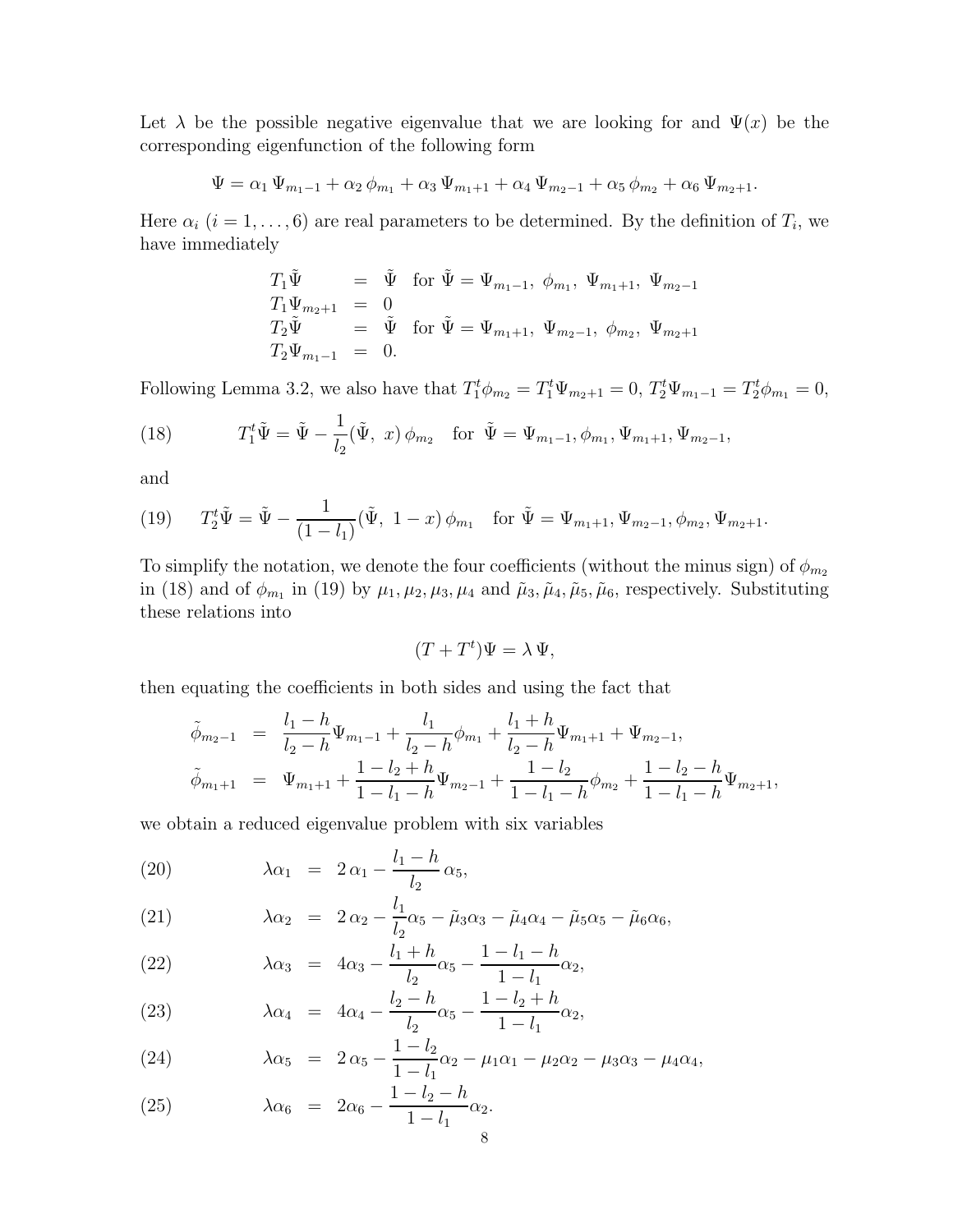Although there are only six variables, it seems not easy to solve it explicitly by hand. Since  $l_1 = 1 - l_2$ , the subdomain partition is symmetric. We tend to believe that the eigenfunctions are either symmetric or anti-symmetric with respect to the center point of the domain. Let us first work on the symmetric eigenfunctions case, namely we assume

$$
\alpha_1 = \alpha_6, \quad \alpha_2 = \alpha_5, \quad \alpha_3 = \alpha_4.
$$

It is easy to verify from (20)–(25) that  $\lambda \neq 2$  and  $\lambda \neq 4$ . Then the following holds from  $(20)$ ,  $(22)$  and  $(24)$  by using the above assumption:

(26) 
$$
(\lambda - 2)\alpha_1 = -\frac{l_1 - h}{l_2} \alpha_5,
$$

(27) 
$$
(\lambda - 4)\alpha_3 = -\frac{l_1 + h}{l_2}\alpha_5 - \frac{1 - l_1 - h}{1 - l_1}\alpha_5,
$$

(28) 
$$
(\lambda - 2)\alpha_5 = -\frac{1 - l_2}{1 - l_1}\alpha_5 - \mu_1\alpha_1 - \mu_2\alpha_5 - (\mu_3 + \mu_4)\alpha_3.
$$

Multiplying (28) by  $(\lambda - 2)(\lambda - 4)$  and using (26) and (27) and the fact that  $\mu_2 = l_1/l_2$ , we have

(29) 
$$
(\lambda - 2)(\lambda - 4)\left((\lambda - 2) + 2\frac{l_1}{l_2}\right) - \mu_1 \frac{l_1 - h}{l_2}(\lambda - 4) - \frac{1}{l_2}(\mu_3 + \mu_4)(\lambda - 2) = 0.
$$

Note that all the eigenvalues of  $(T+T<sup>t</sup>)$  must be real (since it is symmetric) and three of them are given by the roots of (29). With three eigenvalues obtained from (29), we can immediately get three symmetric eigenfunctions from (26)-(28).

To prove that  $(T+T<sup>t</sup>)$  has at least one negative eigenvalue is equivalent to the fact that the constant term in  $(29)$  is positive<sup>1</sup>. Now let us calculate the constant term in (29):

(30) 
$$
C_1 = -16 + 16\frac{l_1}{l_2} + 4\frac{l_1 - h}{l_2}\mu_1 + \frac{2}{l_2}(\mu_3 + \mu_4).
$$

We next calculate  $\mu_1$  and  $\mu_3 + \mu_4$  explicitly. Recall that

(31) 
$$
\mu_1 = \frac{1}{l_2} (\Psi_{m_1-1}, x) = \frac{1}{l_2} \left( \sum_{j=1}^{m_1-1} \frac{x_j^2}{l_1 - h} \right) = \frac{l_1(2l_1 - h)}{6l_1h},
$$

and

$$
\mu_3 + \mu_4 = \frac{1}{l_2}(\Psi_{m_1+1}(x) + \Psi_{m_2-1}(x), x).
$$

<sup>&</sup>lt;sup>1</sup> Note that if we write (29) as  $(\lambda - \lambda_1)(\lambda - \lambda_2)(\lambda - \lambda_3) = 0$ , then the constant term is  $-\lambda_1\lambda_2\lambda_3$ . If this term is positive, then there is at least one negative eigenvalue.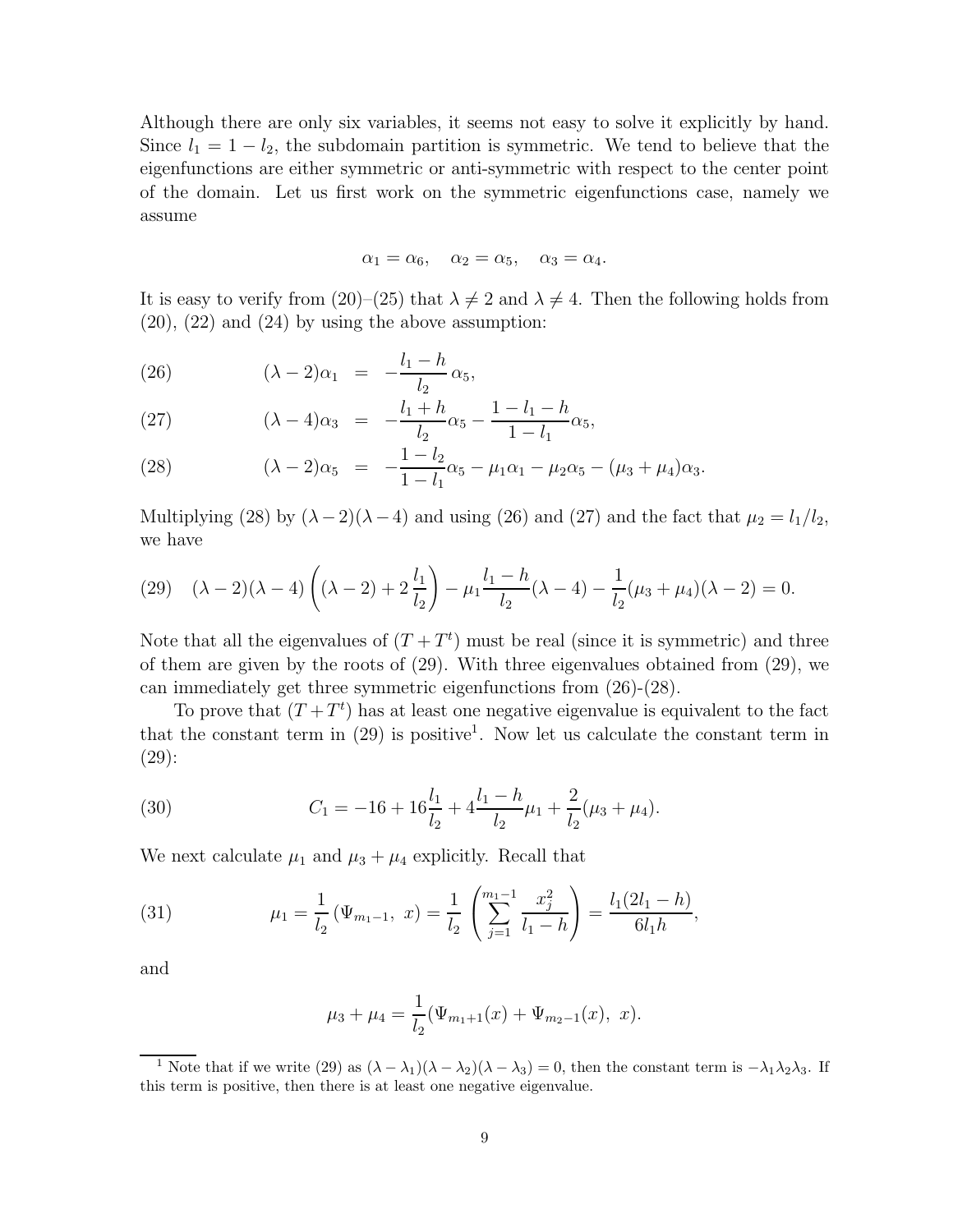Noting that  $\Psi_{m_1+1}(x)+\Psi_{m_2-1}(x) \equiv 1$  for  $x \in [l_1+h, l_2-h]$ , so

(32) 
$$
\mu_3 + \mu_4 = \frac{1}{l_2} \left( \sum_{j=m_1+1}^{m_2-1} x_j \right) = \frac{l_2 - l_1 - 2h}{2l_2h}.
$$

Substituting (31) and (32) into (30) gives

$$
C_1 = \frac{16(l_1 - l_2)}{l_2} + \frac{2l_1(l_1 - h)(2l_1 - h)}{3l_2^2h} + \frac{(l_2 - l_1 - h)(l_1 + l_2)}{2l_2^2h}.
$$

Clearly  $C_1$  is indeed always positive when h is sufficiently small. For example, let  $\bar{x} = 1/2, m = 1/(2h)$  or  $mh = \bar{x}$ . And  $l_1 = \bar{x} - h$ ,  $l_2 = \bar{x} + h$ , then  $C_1 > 0$  for all  $h \leq 1/15$ . Therefore we have proved that there is at least one eigenvalue from (29) is negative.

In order to find the three remaining eigenvalues corresponding to some anti-symmetric eigenfunctions, we assume

$$
\alpha_1 = -\alpha_6, \quad \alpha_2 = -\alpha_5, \quad \alpha_3 = -\alpha_4.
$$

Then the following holds from  $(20)$ ,  $(22)$  and  $(24)$ :

(33) 
$$
(\lambda - 2)\alpha_1 = -\frac{l_1 - h}{l_2} \alpha_5,
$$

(34) 
$$
(\lambda - 4)\alpha_3 = -\frac{l_1 + h}{l_2}\alpha_5 + \frac{1 - l_1 - h}{1 - l_1}\alpha_5,
$$

(35) 
$$
(\lambda - 2)\alpha_5 = \frac{1 - l_2}{1 - l_1}\alpha_5 - \mu_1\alpha_1 + \mu_2\alpha_5 + (\mu_4 - \mu_3)\alpha_3.
$$

Multiplying (35) by  $(\lambda - 2)(\lambda - 4)$  and using (33) and (34) and the fact that  $\mu_2 = l_1/l_2$ , we have

$$
(\lambda - 2)^2(\lambda - 4) - 2\frac{l_1}{l_2}(\lambda - 2)(\lambda - 4) - \mu_1 \frac{l_1 - h}{l_2}(\lambda - 4)
$$

(36)

$$
-(\mu_4 - \mu_3) \frac{1 - 2l_1 - 2h}{l_2}(\lambda - 2) = 0.
$$

The three roots of equation (36) are the three eigenvalues of  $(T+T<sup>t</sup>)$ . The three antisymmetric eigenfunctions can then be calculated from (33)-(35). The eigenfunctions are of no interest to us. Of the three eigenvalues, we prove that there is at least one which is negative. As before, we need to show that the constant term

(37) 
$$
C_2 = -\frac{16}{l_2} + 4\frac{l_1 - h}{l_2}\mu_1 + 2(\mu_4 - \mu_3)\frac{1 - 2l_1 - 2h}{l_2}
$$

of (36) is positive. Our calculation shows that

$$
\mu_4 - \mu_3 = \frac{1}{l_2 - l_1 - 2h} \left( \frac{(l_2 - h)l_2(2l_2 - h)}{3} - \frac{l_1(l_1 + h)(2l_1 + h)}{3} - \frac{(l_2 - l_1 - h)}{2} \right).
$$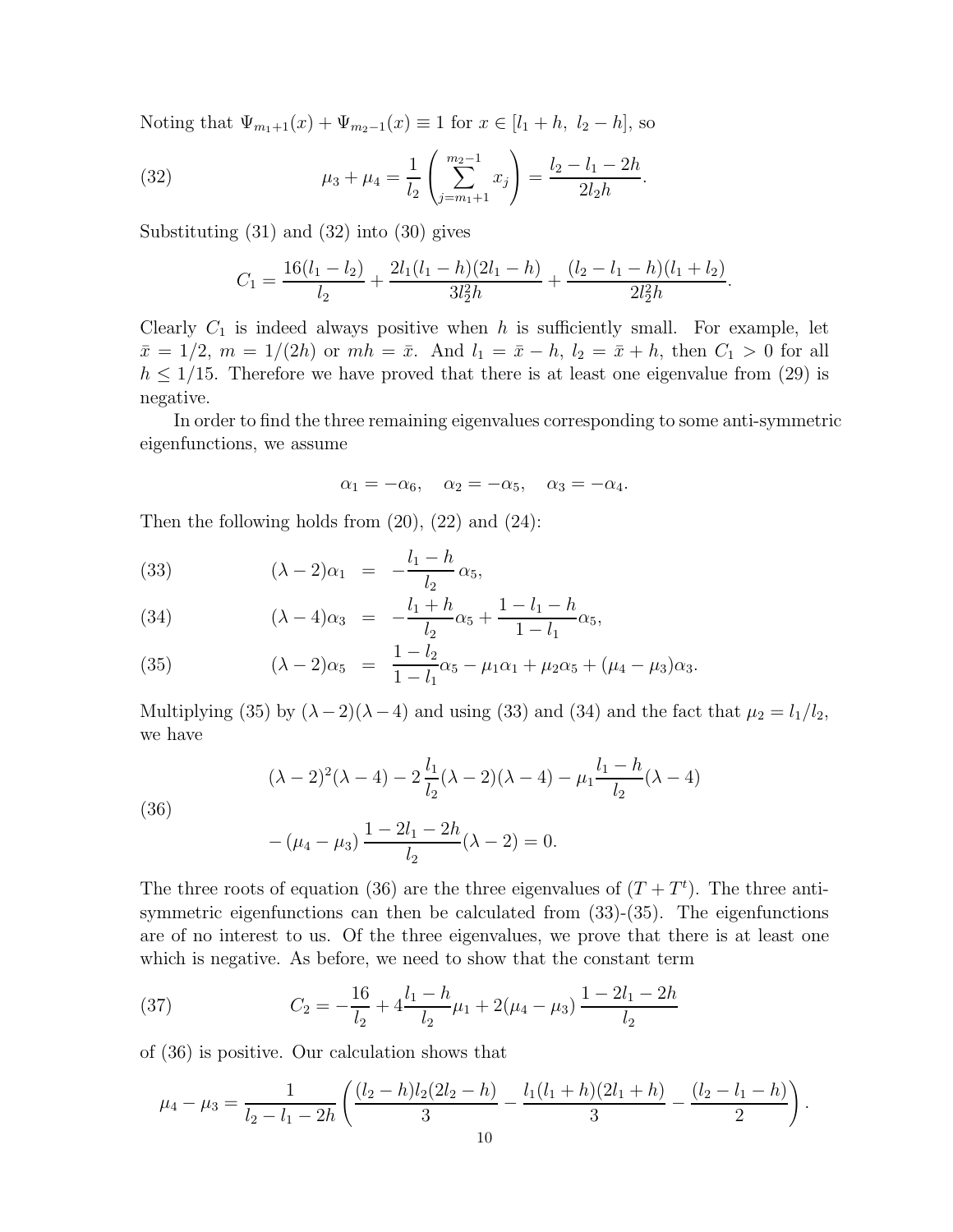TABLE 1

A list of all the negative eigenvalue(s) of the symmetric part of the additive Schwarz preconditioned matrix. h is the mesh size.

| $h^{-1}$ | $-16$ | - 32 | 64 | $128$ $256$ $512$ $1024$                                                          |                             |  |
|----------|-------|------|----|-----------------------------------------------------------------------------------|-----------------------------|--|
|          |       |      |    | $-0.1872$   $-0.6687$   $-1.3561$   $-2.3386$   $-0.4738$   $-1.2216$   $-2.2828$ |                             |  |
|          |       |      |    |                                                                                   | -3.7390   -5.7292   -8.5515 |  |

Together with  $\mu_1$  given in (31), we have that

(38)  
\n
$$
C_2 = -\frac{16}{l_2} + \frac{2l_1(l_1 - h)(2l_1 - h)}{3l_2^2h} +
$$
\n
$$
\frac{2(1 - 2l_1 - 2h)}{l_2(l_2 - l_1 - 2h)} \left( \frac{l_2(l_2 - h)(2l_2 - h)}{3} - \frac{l_1(l_1 + h)(2l_1 + h)}{3} - \frac{(l_2 - l_1 - h)}{2} \right).
$$

Therefore, when h is small enough,  $C_2$  is positive. We then conclude that at least one of the three eigenvalues is negative.

We summerize the results in the following theorem

THEOREM 3.3. When the mesh size h is sufficiently small, the symmetric part of the additive Schwarz preconditioned system has at least two negative eigenvalues, one corresponding to a symmetric eigenfunction and the other corresponding to an antisymmetric eigenfunction.

REMARK 3.1. To make  $C_2$  positive h has to be much smaller than what is required for making  $C_1$  positive. This implies that as the mesh gets finer, the first negative eigenvalue shows up much earlier than the second negative eigenvalue.

REMARK 3.2. The theorem requires that the mesh size is sufficiently small. This does not mean h is smaller than any of the practically useful sizes. For example, in the one dimensional space, a uniform mesh with 16 nodes would have one negative eigenvalue. The second negative eigenvalue shows up when the mesh is as fine as having 256 nodes. To be more clear, we present a numerical calculation. Here the domain is  $(0, 1)$  divided into two subdomains  $(0, 0.625)$  and  $(0.375, 1)$ . The overlap is fixed at 25% of the size of the un-extended subdomains. All the negative eigenvalue(s) are listed in Table 1.

**4. Analysis using the Saad-Schultz theory.** In this section, we investigate the convergence of AS/GMRES using the Saad-Schultz theory. We shall use the same one dimensional example as in the previous section. We need to define two functions  $\psi_{l_i}(x) \in V_h, i = 1, 2$ , as follows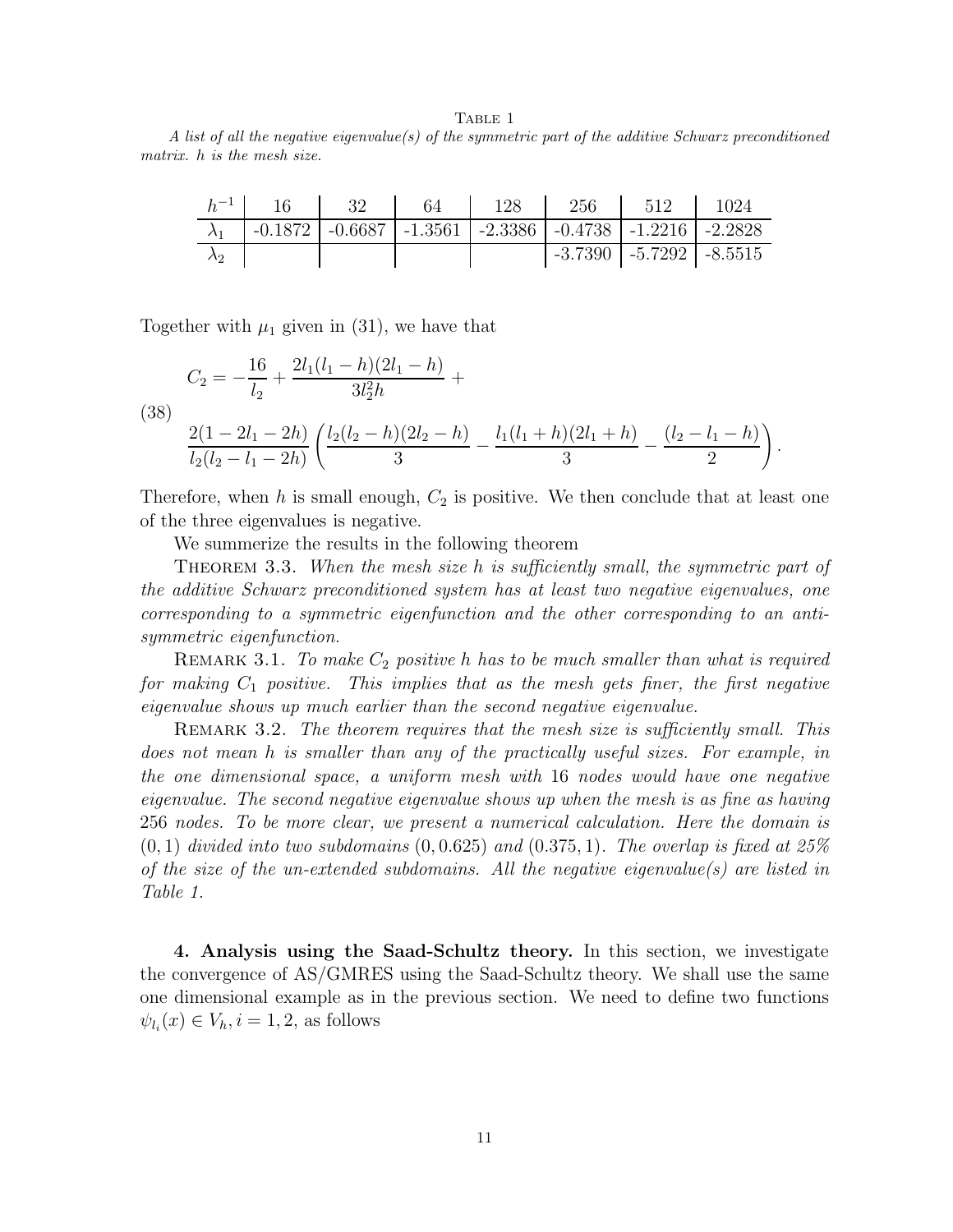

Fig. 4. The eigenfunctions corresponding to the negative eigenvalues.

$$
\psi_{l_1}(x) = \begin{cases}\n0 & x = 0 \\
\text{linear} & x \in (0, l_1) \\
1 & x = l_1 \\
\text{linear} & x \in (l_1, l_2) \\
0 & x \in [l_2, 1.0)\n\end{cases} \qquad\n\psi_{l_2}(x) = \begin{cases}\n0 & x \in [0, l_1] \\
\text{linear} & x \in (l_1, l_2) \\
1 & x = l_2 \\
\text{linear} & x \in (l_2, 1.0) \\
0 & x = 1.0\n\end{cases}
$$

It is easy to see that the functions  $\psi_{l_i}(x)$  have the following properties that are useful later,

$$
\int_0^1 \psi_{l_1}^2(x) dx = l_2/3, \quad \int_0^1 \psi_{l_2}^2(x) dx = (1 - l_1)/3, \quad \int_0^1 \psi_{l_1}(x) \psi_{l_2}(x) dx = (l_2 - l_1)/3.
$$

We first prove the following lemma

LEMMA 4.1. The operator  $T$  has four distinct eigenvalues

$$
\lambda_1 = 1, \quad \lambda_2 = 2, \quad \lambda_3 = 1 - \left(\frac{l_1}{l_2} \frac{1 - l_2}{1 - l_1}\right)^{1/2}, \quad \lambda_4 = 1 + \left(\frac{l_1}{l_2} \frac{1 - l_2}{1 - l_1}\right)^{1/2}
$$

with a total multiplicity n  $(n = n_1^0 + n_2^0 + n_{12} + 2)$  and we have

(39) 
$$
T\phi_{x_i} = \lambda_1 \phi_{x_i}
$$
 for  $x_i \in (0, l_1) \cup (l_2, 1)$ ,  $T\psi_3 = \lambda_3 \psi_3$ ,

(40) 
$$
T\phi_{x_i} = \lambda_2 \phi_{x_i} \quad \text{for} \quad x_i \in (l_1, l_2), \qquad T\psi_4 = \lambda_4 \psi_4
$$

where  $\psi_3$  and  $\psi_4$  are given by

$$
\psi_3(x) = \alpha_3 \left( \sqrt{l_1(1-l_1)} \psi_{l_1}(x) + \sqrt{l_2(1-l_2)} \psi_{l_2}(x) \right),
$$
  

$$
\psi_4(x) = \alpha_4 \left( \sqrt{l_1(1-l_1)} \psi_{l_1}(x) - \sqrt{l_2(1-l_2)} \psi_{l_2}(x) \right).
$$

Moreover, all the eigenfunctions listed in  $(39)-(40)$  are linearly independent and therefore form a complete basis of  $V_h$ . We choose the constants  $\alpha_3$  and  $\alpha_4$  so that  $\|\psi_3\| =$  $||\psi_4|| = 1.$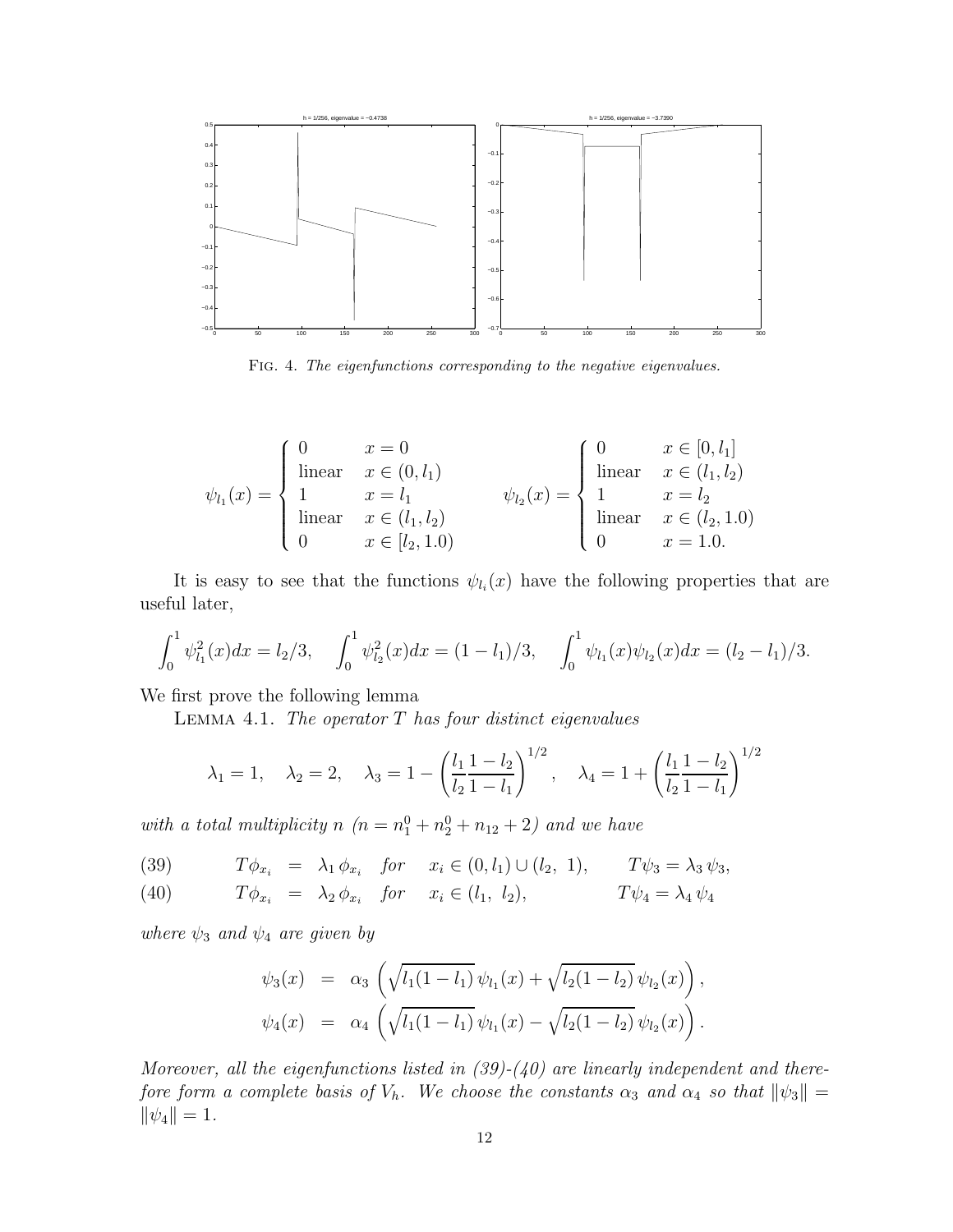*Proof.* The eigen-relations for  $\lambda_1$  and  $\lambda_2$  in (39) and (40) follow immediately from the definition of  $T_i$ , and their proofs are omitted here.

We next prove the eigen-relation for  $\lambda_3$ . The proof for  $\lambda_4$  is similar. To derive the expressions of the eigenvalue and eigenfunction  $\lambda_3$  and  $\psi_3$ , we first see that for each eigenfunction  $\phi_{x_i}$  related to  $\lambda_1$  and  $\lambda_2$ , there exists always a basis function  $\phi_{x_i}$  with  $x_j \neq l_1, l_2$  such that

$$
a(\phi_{x_i}, \ \phi_{x_j}) \neq 0.
$$

Now assume that  $\psi_3$  is another eigenfunction which violates this condition, namely

$$
a(\psi_3, \ \phi_{x_j}) = 0 \quad \forall x_j \neq l_1, \ l_2.
$$

This implies  $\psi_3$  is discrete harmonic in  $(0, l_1), (l_1, l_2)$  and  $(l_2, 1)$  respectively, hence it is linear in each of these subintervals and can then be expressed as

(41) 
$$
\psi_3(x) = \psi_3(l_1)\psi_{l_1}(x) + \psi_3(l_2)\psi_{l_2}(x).
$$

It is easy to verify that

$$
a(T_1\psi_{l_2}, \psi_{x_i}) = a(\psi_{l_2}, \psi_{x_i}) = 0 \quad \forall x_i \in (0, l_1) \cup (l_1, l_2),
$$

so  $T_1\psi_{l_2}$  is also discrete harmonic in  $(0, l_1)$  and  $(l_1, l_2)$  respectively, this indicates  $T_1\psi_{l_2} =$  $\alpha \psi_{l_1}$  for some constant  $\alpha$ . To obtain this  $\alpha$ , we have by definition

$$
a(T_1\psi_{l_2}, \psi_{l_1}) = a(\psi_{l_2}, \psi_{l_1}),
$$

or  $\alpha a(\psi_{l_1}, \psi_{l_1}) = a(\psi_{l_2}, \psi_{l_1})$ . Then by a simple computation we derive  $\alpha = -l_1/l_2$ .

Similarly we have  $T_2\psi_{l_1} = \beta \psi_{l_2}$  for some constant  $\beta$  and  $\beta = -(1 - l_2)/(1 - l_1)$ . Substituting these relations along with  $T_1\psi_{l_1} = \psi_{l_1}$  and  $T_1\psi_{l_2} = \psi_{l_2}$  into  $T\psi_3 = \lambda_3\psi_3$ gives

$$
(\psi_3(l_1) + \alpha \psi_3(l_2))\psi_{l_1}(x) + (\beta \psi_3(l_1) + \psi_3(l_2))\psi_{l_2}(x) = \lambda_3 (\psi_3(l_1)\psi_{l_1}(x) + \psi_3(l_2)\psi_{l_2}(x)).
$$

This implies

(42) 
$$
(\lambda_3 - 1)\psi_3(l_1) = \alpha \psi_3(l_2), \quad (\lambda_3 - 1)\psi_3(l_2) = \beta \psi_3(l_1).
$$

We easily get  $(\lambda_3 - 1)^2 = \alpha \beta$ , or equivalently

$$
\lambda_3 = 1 - \left(\frac{l_1}{l_2} \frac{1 - l_2}{1 - l_1}\right)^{1/2}
$$

.

Note that we take only one root here, the other is for  $\lambda_4$ . Using (42), we have

$$
\psi_3(l_1) = \frac{\alpha}{\lambda_3 - 1} \psi_3(l_2) = \left(\frac{l_1}{l_2} \frac{1 - l_2}{1 - l_1}\right)^{1/2} \psi_3(l_2).
$$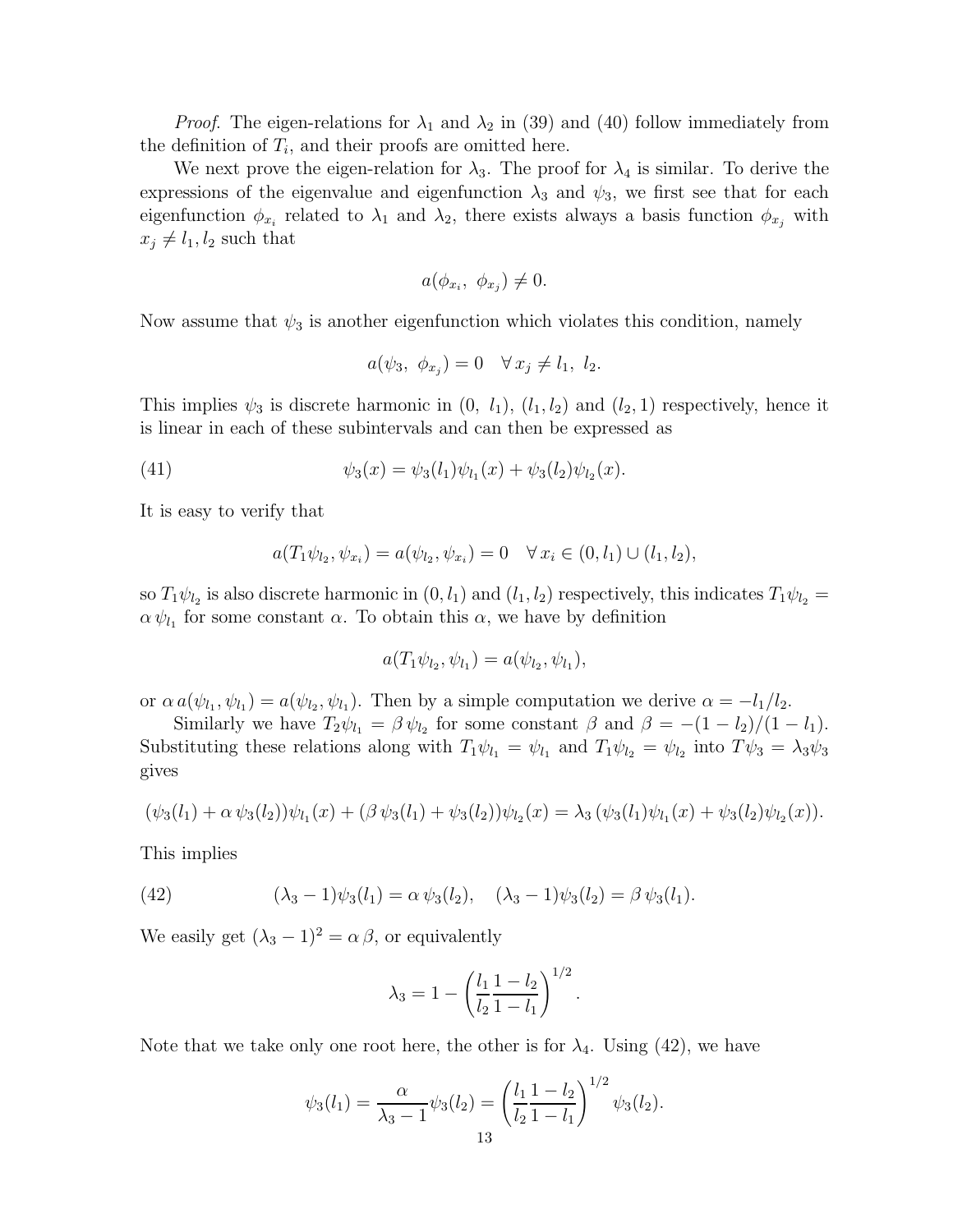The expression of  $\psi_3$  follows now from this and (41).  $\Box$ 

REMARK 4.1. The lemma says that T has only 4 different eigenvalues, and according to  $(3)$  and  $(4)$ , we know immediately that there exists a polynomial of degree three such that

$$
\epsilon^{(3)}=0.
$$

This implies that at most three GMRES iterations are needed regardless the mesh size, the overlapping size, the starting vector and the stopping condition. Therefore the condition number of the eigenmatrix does not affect the convergence at all. However, this type of eigen distribution rarely happen in practice, and the condition number of the eigenmatrix does play a role. Hence, we will spend the rest of the section on estimating  $\kappa_2(X)$ .

REMARK 4.2. If the points  $x = l_1$  and  $x = l_2$  are symmetric with respect to the center of the interval  $(0, 1)$ , then the two eigenfunctions  $\psi_3$  and  $\psi_4$  are orthogonal in  $(\cdot, \cdot)$ , *i.e.*,  $(\psi_3, \psi_4)=0$ . Otherwise  $\psi_3$  and  $\psi_4$  are orthogonal only in the inner product  $a(\cdot, \cdot).$ 

We next consider the conditioning of the eigenmatrix  $X$  consisting all eigenvectors. Let  $e_i$  be the *i*th unit column vector of length n. Let  $1 \lt m_i \lt n$  be the integer corresponding to the node  $l_i$ , see Fig.1. The eigenmatrix has the form

$$
X=[e_1,\ldots,u,\ldots,w,\ldots,e_n].
$$

Here

$$
u \equiv (u_1 \dots u_{m_1} \dots u_{m_2} \dots, u_n)^T \equiv (\psi_3(x_1) \dots \psi_3(x_{m_1}) \dots \psi_3(x_{m_2}) \dots \psi_3(x_n))^T
$$

and

$$
w \equiv (w_1 \ldots w_{m_1} \ldots w_{m_2} \ldots, w_n)^T \equiv (\psi_4(x_1) \ldots \psi_4(x_{m_1}) \ldots \psi_4(x_{m_2}) \ldots \psi_4(x_n))^{T}.
$$

The constants  $\alpha_3$  and  $\alpha_4$  in the expressions of  $\Psi_3$  and  $\Psi_4$  are so chosen that

(43) 
$$
||u|| = 1
$$
, and  $||w|| = 1$ .

We shall estimate  $||X||$  and  $||X^{-1}||$  separately. To bound  $||X||$ , we note that

$$
||X|| = \sup_{y \neq 0} \frac{||Xy||}{||y||}.
$$

Let  $y = (y_1, \ldots, y_n)^T \in R^n$ , we have

$$
Xy = \sum_{j \neq m_1, m_2} y_j e_j + y_{m_1} u + y_{m_2} w,
$$

therefore

$$
||Xy||^2 \le 3\left(||\sum_{j\neq m_1,m_2} y_j e_j||^2 + y_{m_1}^2 ||u||^2 + y_{m_2}^2 ||w||^2\right) = 3 ||y||^2.
$$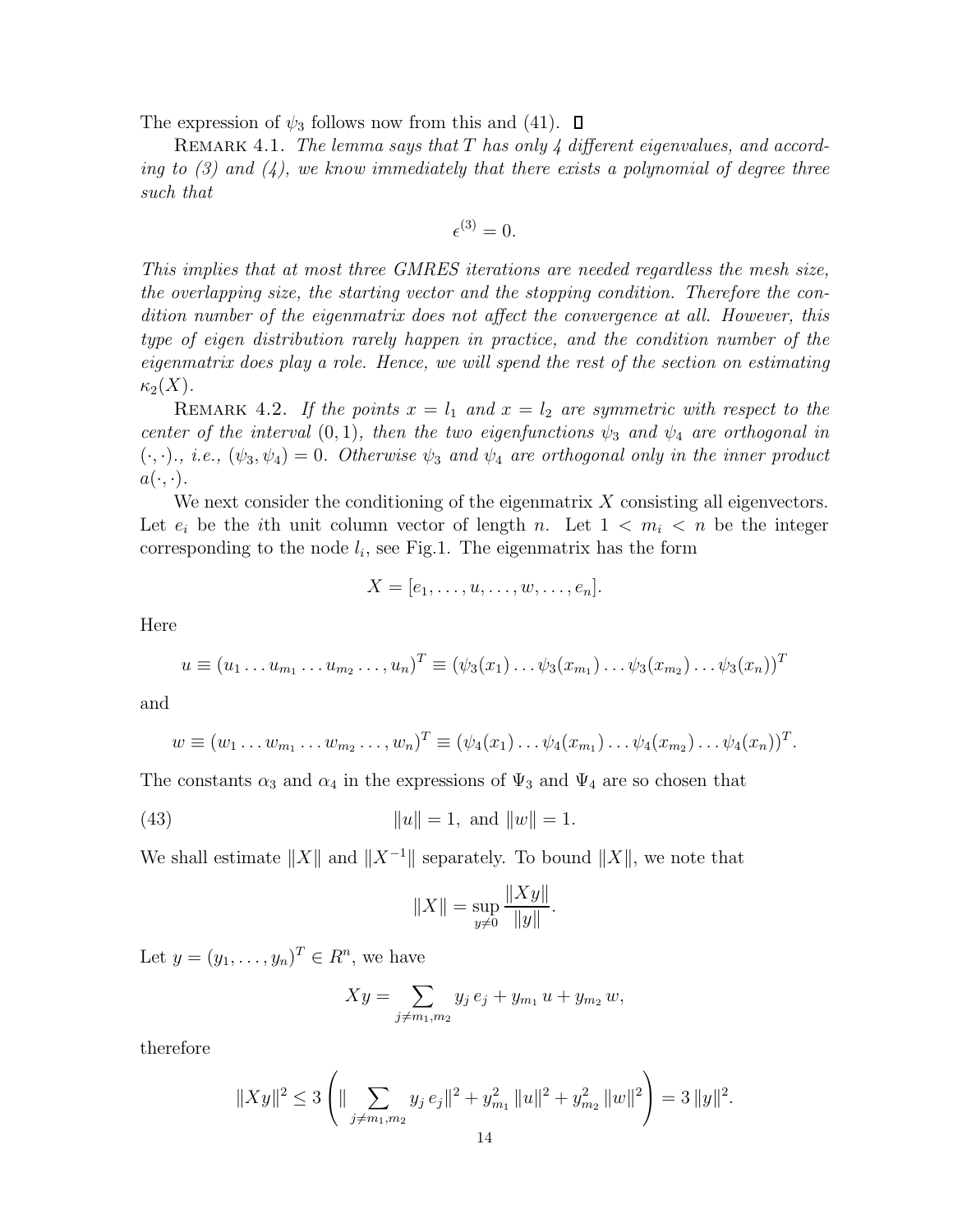That is sup  $||Xy||/||y|| \leq \sqrt{3}$ . On the other hand, by taking a vector  $y = (y_1, \ldots, y_n)^T \in$  $R^n$  such that  $y_{m_1} = y_{m_2} = 0$ , we get

$$
||Xy||^2 = \sum_{j \neq m_1, m_2} y_j^2 = \sum_{j=1}^n y_j^2 = ||y||^2,
$$

which implies that sup  $y\neq 0$  $||Xy||/||y|| \geq 1$ . Thus we have proved that

$$
(44) \t\t\t 1 \le \|X\| \le \sqrt{3}.
$$

We next turn to  $||X^{-1}||$ . It is important to have estimates of the values  $u_{m_1}, u_{m_2}$ ,  $w_{m_1}, w_{m_2}$  and the corresponding determinant

(45) 
$$
D \equiv u_{m_1} w_{m_2} - u_{m_2} w_{m_1}
$$

in terms of the mesh size h.

LEMMA 4.2. There exists two positive constants  $C_0$  and  $C_1$  independent of h, such that

(46) 
$$
C_0 h \le u_{m_1}^2, u_{m_2}^2, w_{m_1}^2, w_{m_2}^2, D \le C_1 h.
$$

*Proof.* We need to make several observations below. From the expressions of  $\psi_3$ and  $\psi_4$ , we know

(47) 
$$
u_{m_1} = \mu_0 u_{m_2}, \quad w_{m_1} = -\mu_0 w_{m_2},
$$

for some positive constant  $\mu_0$ , independent of h. By a straightforward calculation, we obtain

(48) 
$$
\frac{h}{3} \le ||\psi_i(x)||_{L^2}^2 \le h, \text{ for } i = 3, 4.
$$

Using the linearity of  $\psi_3$  and  $\psi_4$  in the subintervals  $(0, l_1), (l_1, l_2)$  and  $(l_2, 1)$  and the identity  $\|\psi_i\|_{L^2}^2 = \int_0^{l_1} \psi_i^2(x) dx + \int_{l_1}^{l_2} \psi_i^2(x) dx + \int_{l_2}^{1} \psi_i^2(x) dx$ , for  $i = 3, 4$ , we obtain

(49) 
$$
\beta_1 (u_{m_1}^2 + u_{m_2}^2) \leq \|\psi_3\|_{L^2}^2 \leq \beta_2 (u_{m_1}^2 + u_{m_2}^2),
$$

(50) 
$$
\beta_1 (w_{m_1}^2 + w_{m_2}^2) \leq \|\psi_4\|_{L^2}^2 \leq \beta_2 (w_{m_1}^2 + w_{m_2}^2),
$$

where  $\beta_1$  and  $\beta_2$  are two positive constants given by

$$
\beta_1 = \frac{1}{12} \min\{l_1 + l_2, 2 - l_1 - l_2\}, \text{ and } \beta_2 = \frac{1}{4} \max\{l_1 + l_2, 2 - l_1 - l_2\}.
$$

The desired proof follows immediately from  $(48)$ ,  $(47)$ ,  $(49)$ , and  $(50)$ .  $\Box$ 

To estimate the norm  $||X^{-1}|| = \sup$  $y\neq 0$  $||X^{-1}y||/||y||$ , we need to form the inverse of X explicitly. We note that  $X$  has the form

$$
X = I + (u - e_{m_1} \ w - e_{m_2}) \begin{pmatrix} e_{m_1}^t \\ e_{m_2}^t \end{pmatrix} \equiv I + UV.
$$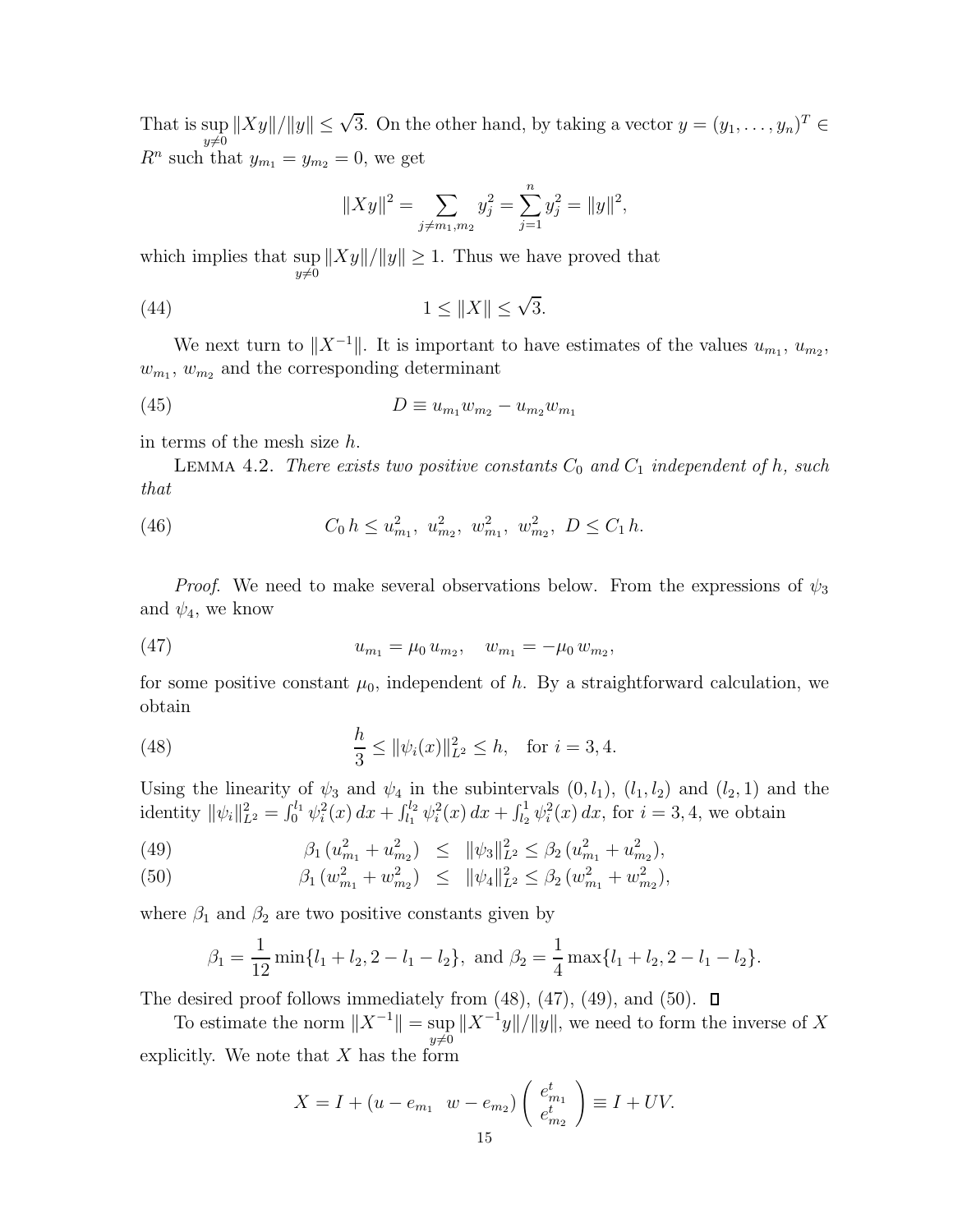Using an inverse formula given in [13], we have

$$
X^{-1} = I - U(I + VU)^{-1}V.
$$

A simple calculation shows that

$$
(I+VU)^{-1} = \begin{pmatrix} u_{m_1} & w_{m_1} \\ u_{m_2} & w_{m_2} \end{pmatrix}^{-1} = \frac{1}{D} \begin{pmatrix} w_{m_2} & -w_{m_1} \\ -u_{m_2} & u_{m_1} \end{pmatrix}.
$$

Using this relation we get

$$
X^{-1} = I - \frac{1}{D} U \left( \begin{array}{c} w_{m_2} e_{m-1}^t - w_{m_1} e_{m_2}^t \\ -u_{m_2} e_{m_1}^t + u_{m_1} e_{m_2}^t \end{array} \right)
$$
  
=  $I - \frac{1}{D} \left( (w_{m_2} (u - e_{m_1}) - u_{m_2} (w - e_{m_2})) e_{m_1}^t + (-w_{m_1} (u - e_{m_1}) + u_{m_1} (w - e_{m_2})) e_{m_2}^t \right)$   
=  $I - \frac{1}{D} (z_{m_1} e_{m_1}^t + z_{m_2} e_{m_2}^t).$ 

Here the vectors  $z_{m_1}$  and  $z_{m_2}$  are defined in the second and third lines of the above formula. Then for any  $y = (y_1 \dots y_{m_1} \dots y_{m_2} \dots y_n)^T \in R^n$  and  $y \neq 0$ , we have

$$
X^{-1}y = y - \frac{1}{D}(y_{m_1}z_{m-1} + y_{m_2}z_{m_2}),
$$

which implies that

(51) 
$$
||X^{-1}y||^2 \leq 3 \left(||y||^2 + \frac{y_{m_1}^2}{D^2} ||z_{m_1}||^2 + \frac{y_{m_2}^2}{D^2} ||z_{m_2}||^2\right).
$$

We easily see that

$$
||z_{m_1}||^2 = \sum_{j \neq m_1, m_2} (w_{m_2}u_j - u_{m_2}w_j)^2 + (D - w_{m_2})^2 + u_{m_2}^2,
$$
  

$$
||z_{m_2}||^2 = \sum_{j \neq m_1, m_2} (-w_{m_1}u_j + u_{m_1}w_j)^2 + w_{m_1}^2 + (D - u_{m_1})^2.
$$

Using the Cauchy-Schwarz inequality, we further obtain

$$
||z_{m_1}||^2 \leq \sum_{j \neq m_1, m_2} (w_{m_2}^2 + u_{m_2}^2) (u_j^2 + w_j^2) + 2 (D^2 + w_{m_2}^2) + u_{m_2}^2
$$
  
 
$$
\leq 4 (w_{m_2}^2 + u_{m_2}^2) + 2 D^2.
$$

Similarly,  $||z_{m_2}||^2 \le 4(u_{m_1}^2 + w_{m_1}^2) + 2 D^2$ . According to Lemma 4.2, we know that  $||z_{m_i}||^2$ is of order h, i.e.,

$$
||z_{m_i}||^2 \leq Ch
$$
, for  $i = 1, 2$ .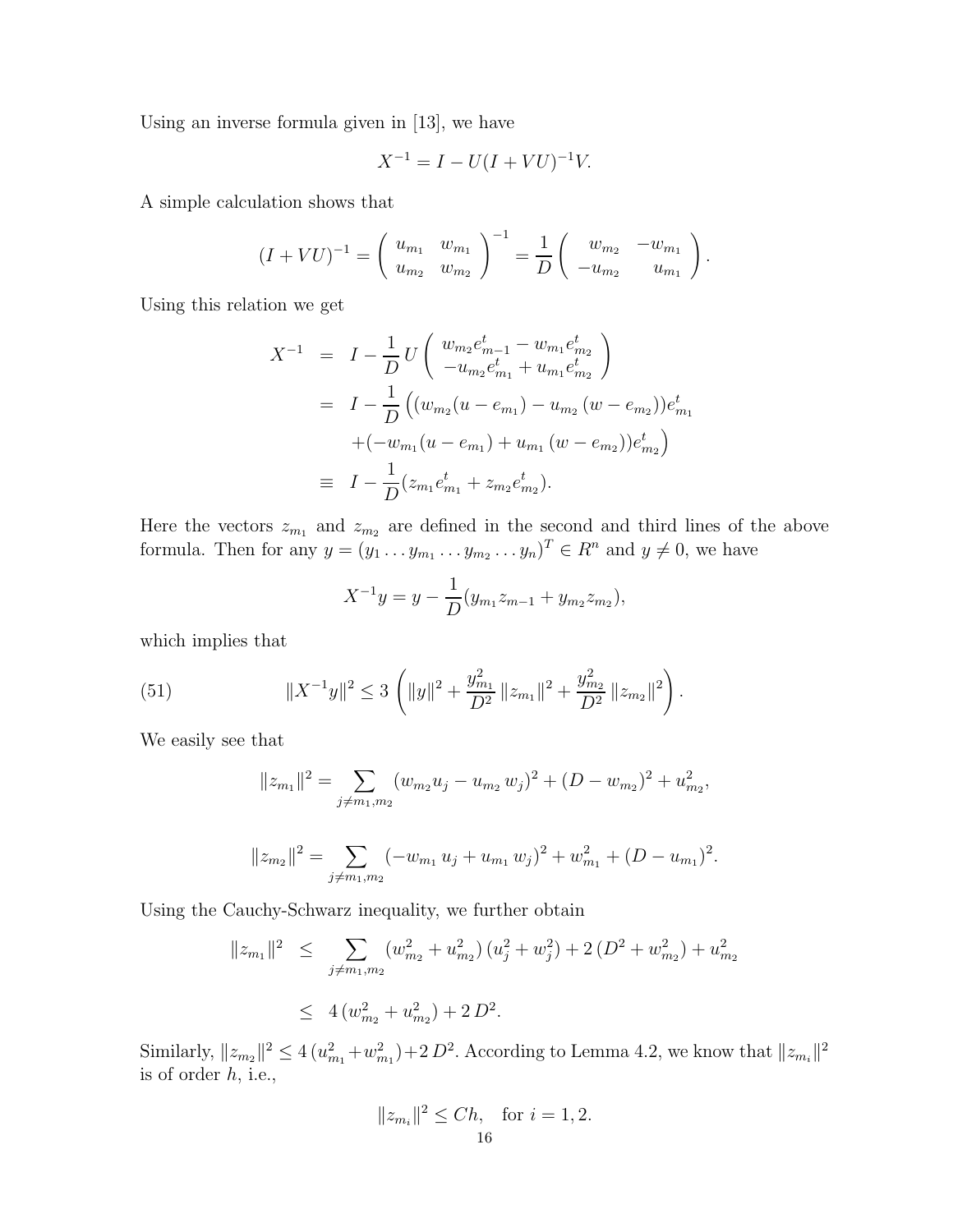Substituting these bounds into  $(51)$  and using the bound for D from Lemma 4.2, yields

$$
||X^{-1}y||^2 \le C \left(||y||^2 + \frac{1}{D}y_{m_1}^2 + \frac{1}{D}y_{m_2}^2\right) \le C \frac{1}{h} ||y||^2,
$$

that is sup  $||X^{-1}y||/||y|| \leq C h^{-1/2}$ . On the other hand, to get the lower bound, we  $y\neq 0$ take a vector  $\tilde{y}$  such that  $\tilde{y}_i = 0$  for all  $i \neq m_1$ , then, we have  $X^{-1}\tilde{y} = \tilde{y}_{m_1} z_{m_1}/D$ , and

$$
||X^{-1}\tilde{y}||^2 = \frac{\tilde{y}_{m_1}^2}{D^2} ||z_{m_1}||^2 \ge \frac{\tilde{y}_{m_1}^2}{D^2} u_{m_2}^2
$$
  
 
$$
\ge \tilde{C} \frac{1}{h} \tilde{y}_{m_1}^2 = \tilde{C} \frac{1}{h} ||\tilde{y}||^2.
$$

Therefore sup  $y\neq 0$  $||X^{-1}y|| \ge ||X^{-1}\tilde{y}||/||\tilde{y}|| \ge C h^{-1/2}$  and we have proved that

(52) 
$$
\tilde{C} h^{-1/2} \le ||X^{-1}|| \le C h^{-1/2}.
$$

Before giving our main result of this section, we need the following beautiful Lemma due to Demmel [8].

LEMMA 4.3 (DEMMEL). Let S be a nonsingular matrix and of the form

$$
(53) \t\t S = [S_1 \ S_2 \ \cdots \ S_b],
$$

where each  $S_i$  consists of a certain number of columns of S and these columns are orthonormal to each other. Then

$$
\kappa(S) \le \sqrt{b} \; \kappa(S_{optimal}),
$$

where  $S_{optimal}$  stands for a matrix  $\tilde{S}$  which is a scaled matrix of S (i.e. multiplying each column by a real number) and has the smallest condition number among all the scaled matrices of S.

By definition, the eigenmatrix  $X$  can be re-organized to have the form

$$
X = [X_1 \ u \ w],
$$

where  $X_1$  consists of all the eigenvectors  $\phi_{x_i}$  with  $i \neq m_1, m_2$ . Clearly, this X satisfies the condition of Lemma 4.3. Let  $X_{optimal}$  be the best possible eigenmatrix associated with the additive Schwarz preconditioned matrix  $T$ , we have, by combining  $(44)$  and (52), the following result

THEOREM 4.4.

$$
\frac{1}{\sqrt{3}} \kappa(X) \le \kappa(X_{optimal}) \le \kappa(X),
$$

and

$$
\tilde{C} h^{-1/2} \le \kappa(X) \le C h^{-1/2}
$$

for some positive constants  $\tilde{C}$  and C independent of the mesh size h.

REMARK 4.3. This theorem indicates that one of the factors in  $(4)$  that controls the convergence of GMRES grows at a rate like  $h^{-1/2}$  as one refines the finite element mesh.